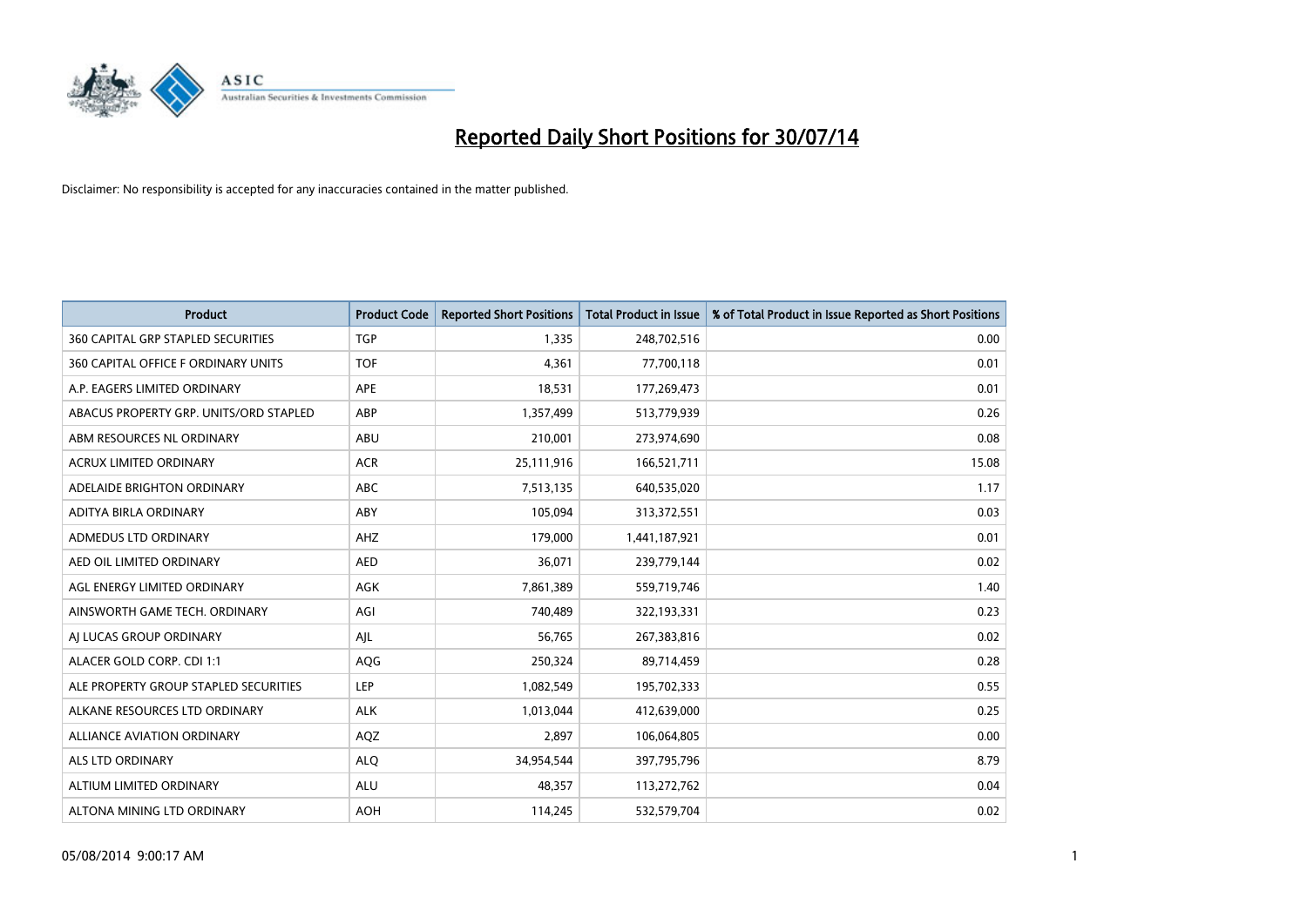

| <b>Product</b>                          | <b>Product Code</b> | <b>Reported Short Positions</b> | <b>Total Product in Issue</b> | % of Total Product in Issue Reported as Short Positions |
|-----------------------------------------|---------------------|---------------------------------|-------------------------------|---------------------------------------------------------|
| ALUMINA LIMITED ORDINARY                | <b>AWC</b>          | 92,636,952                      | 2,806,225,615                 | 3.30                                                    |
| AMALGAMATED HOLDINGS ORDINARY           | <b>AHD</b>          | 18,299                          | 157,864,530                   | 0.01                                                    |
| AMCOM TELECOMM. ORDINARY                | AMM                 | 2,160,379                       | 264,835,089                   | 0.82                                                    |
| AMCOR LIMITED ORDINARY                  | <b>AMC</b>          | 5,222,660                       | 1,206,684,923                 | 0.43                                                    |
| AMP CAPITAL CHINA ORDINARY UNITS        | AGF                 | 10,984,000                      | 374,593,484                   | 2.93                                                    |
| AMP LIMITED ORDINARY                    | AMP                 | 26,861,483                      | 2,957,737,964                 | 0.91                                                    |
| ANSELL LIMITED ORDINARY                 | <b>ANN</b>          | 6,134,689                       | 152,937,881                   | 4.01                                                    |
| ANTARES ENERGY LTD ORDINARY             | AZZ                 | 101,564                         | 255,000,000                   | 0.04                                                    |
| ANZ BANKING GRP LTD ORDINARY            | ANZ                 | 9,732,565                       | 2,756,593,636                 | 0.35                                                    |
| APA GROUP STAPLED SECURITIES            | <b>APA</b>          | 16,153,343                      | 835,750,807                   | 1.93                                                    |
| APN NEWS & MEDIA ORDINARY               | <b>APN</b>          | 1,784,966                       | 1,029,041,356                 | 0.17                                                    |
| AQUARIUS PLATINUM. ORDINARY             | <b>AOP</b>          | 1,145,852                       | 1,464,872,899                 | 0.08                                                    |
| AQUILA RESOURCES ORDINARY               | <b>AQA</b>          | 385,208                         | 411,804,442                   | 0.09                                                    |
| ARB CORPORATION ORDINARY                | <b>ARP</b>          | 1,447,029                       | 72,493,302                    | 2.00                                                    |
| ARDENT LEISURE GROUP STAPLED SECURITIES | AAD                 | 5,308,312                       | 405,055,708                   | 1.31                                                    |
| ARISTOCRAT LEISURE ORDINARY             | ALL                 | 3,918,065                       | 622,710,823                   | 0.63                                                    |
| ARRIUM LTD ORDINARY                     | ARI                 | 40,724,526                      | 1,366,183,142                 | 2.98                                                    |
| ASALEO CARE LIMITED ORDINARY            | AHY                 | 3,502,220                       | 603,059,070                   | 0.58                                                    |
| ASCIANO LIMITED ORDINARY                | <b>AIO</b>          | 4,961,784                       | 975,385,664                   | 0.51                                                    |
| ASG GROUP LIMITED ORDINARY              | ASZ                 | 543,824                         | 206,720,839                   | 0.26                                                    |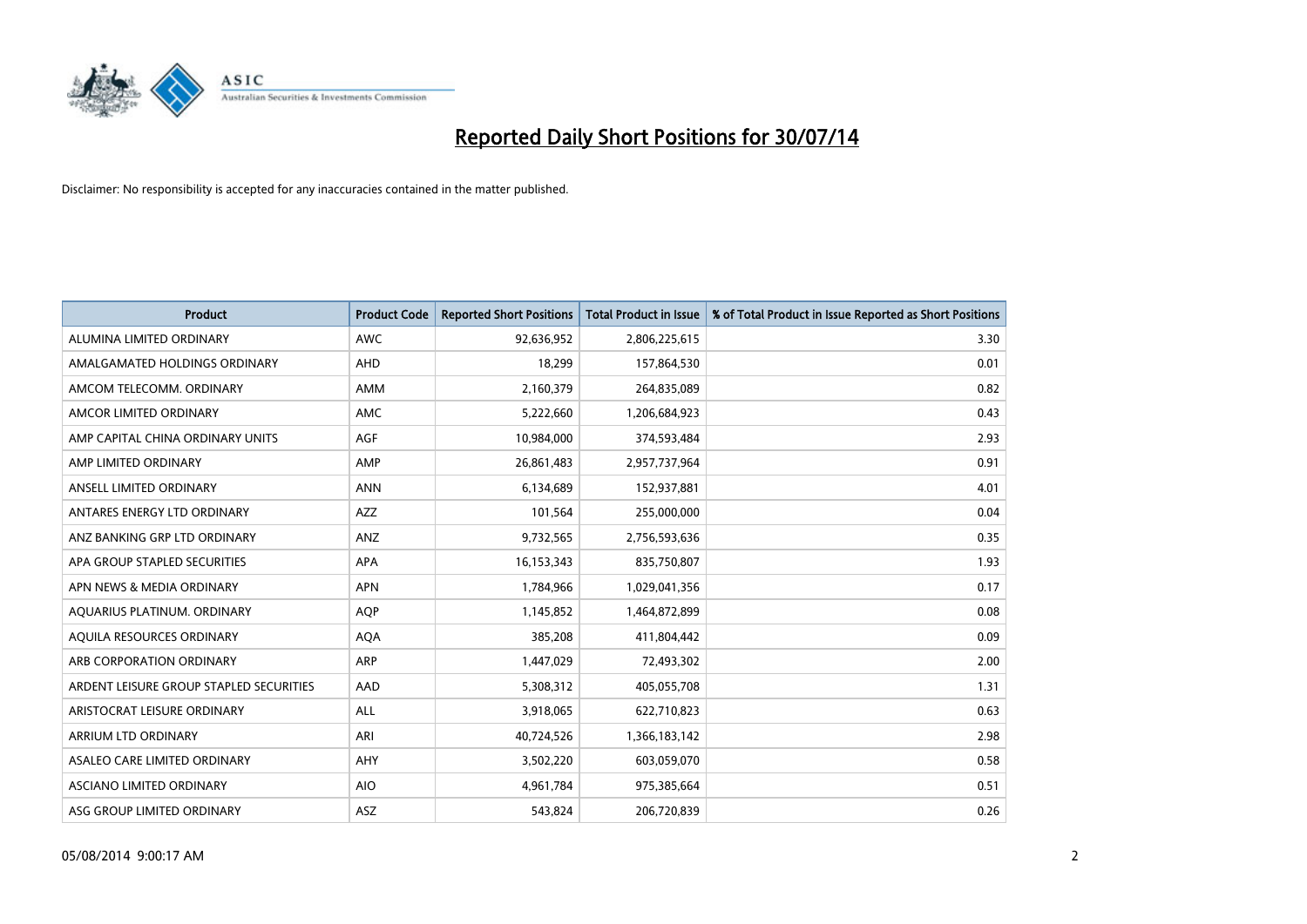

| <b>Product</b>                            | <b>Product Code</b> | <b>Reported Short Positions</b> | <b>Total Product in Issue</b> | % of Total Product in Issue Reported as Short Positions |
|-------------------------------------------|---------------------|---------------------------------|-------------------------------|---------------------------------------------------------|
| ASPEN GROUP ORD/UNITS STAPLED             | <b>APZ</b>          | 60,147                          | 119,948,774                   | 0.05                                                    |
| ASTRO JAP PROP GROUP STAPLED US PROHIBIT. | AJA                 | 25,425                          | 67,211,752                    | 0.04                                                    |
| ASX LIMITED ORDINARY                      | <b>ASX</b>          | 4,676,939                       | 193,595,162                   | 2.42                                                    |
| ATLAS IRON LIMITED ORDINARY               | AGO                 | 135,440,035                     | 915,496,158                   | 14.79                                                   |
| ATRUM COAL NL ORDINARY                    | ATU                 | 206,260                         | 76,305,842                    | 0.27                                                    |
| AURIZON HOLDINGS LTD ORDINARY             | AZJ                 | 5,093,050                       | 2,137,284,503                 | 0.24                                                    |
| <b>AURORA OIL &amp; GAS ORDINARY</b>      | <b>AUT</b>          | 15,477                          | 448,785,778                   | 0.00                                                    |
| AUSDRILL LIMITED ORDINARY                 | <b>ASL</b>          | 21,850,531                      | 312,277,224                   | 7.00                                                    |
| AUSENCO LIMITED ORDINARY                  | AAX                 | 2,414,044                       | 168,449,799                   | 1.43                                                    |
| <b>AUSTAL LIMITED ORDINARY</b>            | ASB                 | 150,666                         | 346,379,377                   | 0.04                                                    |
| AUSTBROKERS HOLDINGS ORDINARY             | <b>AUB</b>          | 369,678                         | 59,955,596                    | 0.62                                                    |
| AUSTIN ENGINEERING ORDINARY               | ANG                 | 1,341,300                       | 84,274,004                    | 1.59                                                    |
| AUSTRALAND PROPERTY STAPLED SECURITY      | <b>ALZ</b>          | 127,172                         | 578,984,528                   | 0.02                                                    |
| AUSTRALIAN AGRICULT, ORDINARY             | AAC                 | 3,244,991                       | 532,474,721                   | 0.61                                                    |
| AUSTRALIAN FOUNDAT, ORDINARY              | AFI                 | 100                             | 1,049,055,166                 | 0.00                                                    |
| AUSTRALIAN INFR LTD ORDINARY              | <b>AIX</b>          | 14,364                          | 620,733,944                   | 0.00                                                    |
| AUSTRALIAN PHARM. ORDINARY                | API                 | 10,792,492                      | 488,115,883                   | 2.21                                                    |
| AUTOMOTIVE HOLDINGS ORDINARY              | AHE                 | 515,081                         | 306,437,941                   | 0.17                                                    |
| AVANCO RESOURCES LTD ORDINARY             | AVB                 | 64,708                          | 1,661,675,855                 | 0.00                                                    |
| AVEO GROUP STAPLED SECURITIES             | AOG                 | 11,134,808                      | 500,111,460                   | 2.23                                                    |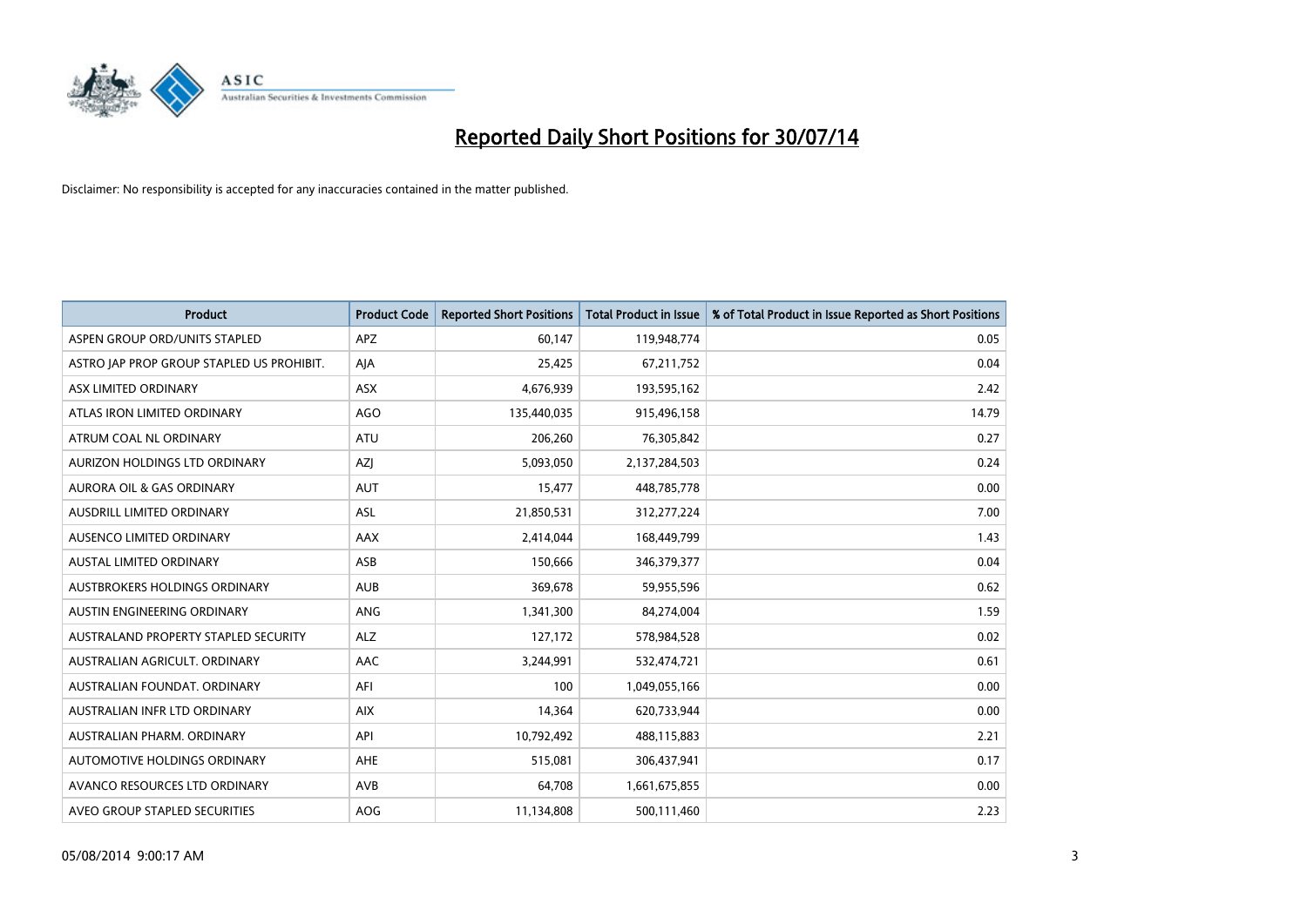

| <b>Product</b>                       | <b>Product Code</b> | <b>Reported Short Positions</b> | <b>Total Product in Issue</b> | % of Total Product in Issue Reported as Short Positions |
|--------------------------------------|---------------------|---------------------------------|-------------------------------|---------------------------------------------------------|
| AWE LIMITED ORDINARY                 | <b>AWE</b>          | 1,205,987                       | 522,696,385                   | 0.23                                                    |
| AZONTO PET LTD ORDINARY              | APY                 | 1                               | 1,158,625,100                 | 0.00                                                    |
| AZUMAH RESOURCES ORDINARY            | <b>AZM</b>          | $\mathbf{1}$                    | 358,316,919                   | 0.00                                                    |
| BANDANNA ENERGY ORDINARY             | <b>BND</b>          | 24,135,792                      | 528,481,199                   | 4.57                                                    |
| BANK OF QUEENSLAND. ORDINARY         | <b>BOQ</b>          | 2,540,476                       | 362,516,534                   | 0.70                                                    |
| <b>BANNERMAN RESOURCES ORDINARY</b>  | <b>BMN</b>          | 620,765                         | 328,995,150                   | 0.19                                                    |
| <b>BASE RES LIMITED ORDINARY</b>     | <b>BSE</b>          | 5,515,197                       | 561,840,029                   | 0.98                                                    |
| BATHURST RES LTD. ORDINARY           | <b>BRL</b>          | 1,483,507                       | 947,754,948                   | 0.16                                                    |
| BC IRON LIMITED ORDINARY             | <b>BCI</b>          | 3,188,254                       | 124,345,439                   | 2.56                                                    |
| BEACH ENERGY LIMITED ORDINARY        | <b>BPT</b>          | 20,380,299                      | 1,292,897,806                 | 1.58                                                    |
| BEADELL RESOURCE LTD ORDINARY        | <b>BDR</b>          | 15,010,191                      | 798,657,280                   | 1.88                                                    |
| BEGA CHEESE LTD ORDINARY             | <b>BGA</b>          | 687,241                         | 152,245,802                   | 0.45                                                    |
| BENDIGO AND ADELAIDE ORDINARY        | <b>BEN</b>          | 11,853,276                      | 447,880,513                   | 2.65                                                    |
| BENITEC BIOPHARMA ORDINARY           | <b>BLT</b>          | 715                             | 114,898,793                   | 0.00                                                    |
| BENTHAM IMF LTD ORDINARY             | <b>IMF</b>          | 3,767,953                       | 165,370,269                   | 2.28                                                    |
| BERKELEY RESOURCES ORDINARY          | <b>BKY</b>          | 178,365                         | 180,361,323                   | 0.10                                                    |
| BETASHARES ASX RES ETF UNITS         | <b>ORE</b>          | 512,000                         | 2,922,150                     | 17.52                                                   |
| <b>BHP BILLITON LIMITED ORDINARY</b> | <b>BHP</b>          | 10,401,300                      | 3,211,691,105                 | 0.32                                                    |
| <b>BIGAIR GROUP LIMITED ORDINARY</b> | <b>BGL</b>          | 45,160                          | 172,872,340                   | 0.03                                                    |
| <b>BILLABONG ORDINARY</b>            | <b>BBG</b>          | 13,492,870                      | 990,370,034                   | 1.36                                                    |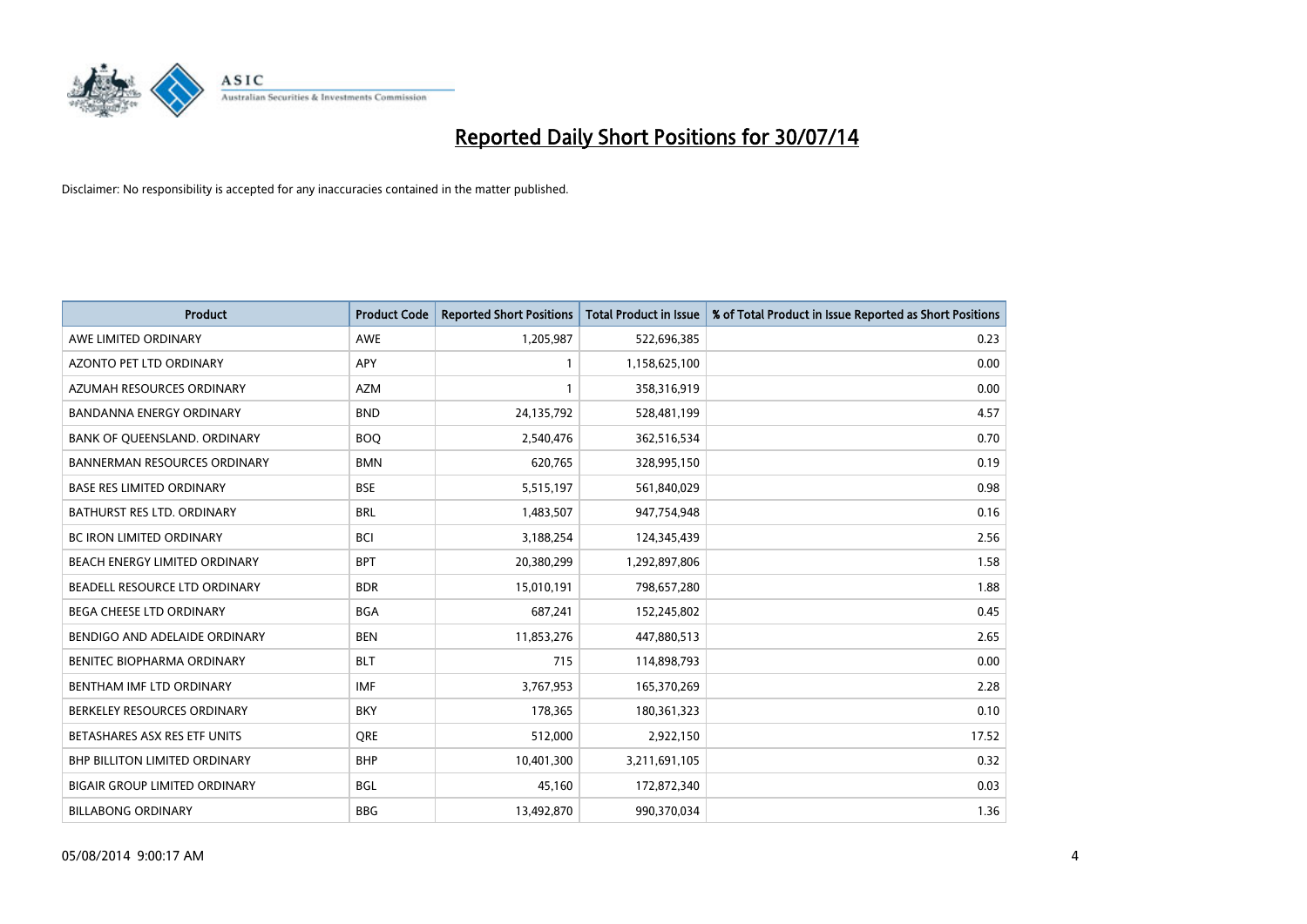

| <b>Product</b>                                | <b>Product Code</b> | <b>Reported Short Positions</b> | <b>Total Product in Issue</b> | % of Total Product in Issue Reported as Short Positions |
|-----------------------------------------------|---------------------|---------------------------------|-------------------------------|---------------------------------------------------------|
| <b>BLACKHAM RESOURCES ORDINARY</b>            | <b>BLK</b>          | 75,000                          | 118,612,952                   | 0.06                                                    |
| <b>BLACKMORES LIMITED ORDINARY</b>            | BKL                 | 5,259                           | 17,114,947                    | 0.03                                                    |
| <b>BLACKTHORN RESOURCES ORD US PROHIBITED</b> | <b>BTR</b>          | 4.019                           | 164,285,950                   | 0.00                                                    |
| BLUESCOPE STEEL LTD ORDINARY                  | <b>BSL</b>          | 841,736                         | 558,848,896                   | 0.15                                                    |
| <b>BOART LONGYEAR ORDINARY</b>                | <b>BLY</b>          | 33,491,653                      | 461,163,412                   | 7.26                                                    |
| <b>BORAL LIMITED, ORDINARY</b>                | <b>BLD</b>          | 16,911,191                      | 782,736,249                   | 2.16                                                    |
| <b>BRADKEN LIMITED ORDINARY</b>               | <b>BKN</b>          | 15,066,391                      | 171,027,249                   | 8.81                                                    |
| <b>BRAMBLES LIMITED ORDINARY</b>              | <b>BXB</b>          | 2,239,722                       | 1,563,424,990                 | 0.14                                                    |
| <b>BREVILLE GROUP LTD ORDINARY</b>            | <b>BRG</b>          | 2,918,733                       | 130,095,322                   | 2.24                                                    |
| <b>BRICKWORKS LIMITED ORDINARY</b>            | <b>BKW</b>          | 97,344                          | 148,038,996                   | 0.07                                                    |
| BROCKMAN MINING LTD ORDINARY                  | <b>BCK</b>          | 414,026                         | 8,381,982,131                 | 0.00                                                    |
| <b>BURU ENERGY ORDINARY</b>                   | <b>BRU</b>          | 19,257,586                      | 298,505,530                   | 6.45                                                    |
| <b>BWP TRUST ORDINARY UNITS</b>               | <b>BWP</b>          | 8,588,093                       | 634,395,195                   | 1.35                                                    |
| <b>CABCHARGE AUSTRALIA ORDINARY</b>           | CAB                 | 10,331,412                      | 120,430,683                   | 8.58                                                    |
| CALTEX AUSTRALIA ORDINARY                     | <b>CTX</b>          | 3,370,956                       | 270,000,000                   | 1.25                                                    |
| CAPITOL HEALTH ORDINARY                       | <b>CAJ</b>          | 306,591                         | 431,180,115                   | 0.07                                                    |
| CARDNO LIMITED ORDINARY                       | CDD                 | 8,113,820                       | 163,266,973                   | 4.97                                                    |
| <b>CARINDALE PROPERTY UNIT</b>                | <b>CDP</b>          | 23                              | 70,000,000                    | 0.00                                                    |
| CARNARVON PETROLEUM ORDINARY                  | <b>CVN</b>          | 734                             | 987,176,977                   | 0.00                                                    |
| CARSALES.COM LTD ORDINARY                     | <b>CRZ</b>          | 6,696,644                       | 237,828,965                   | 2.82                                                    |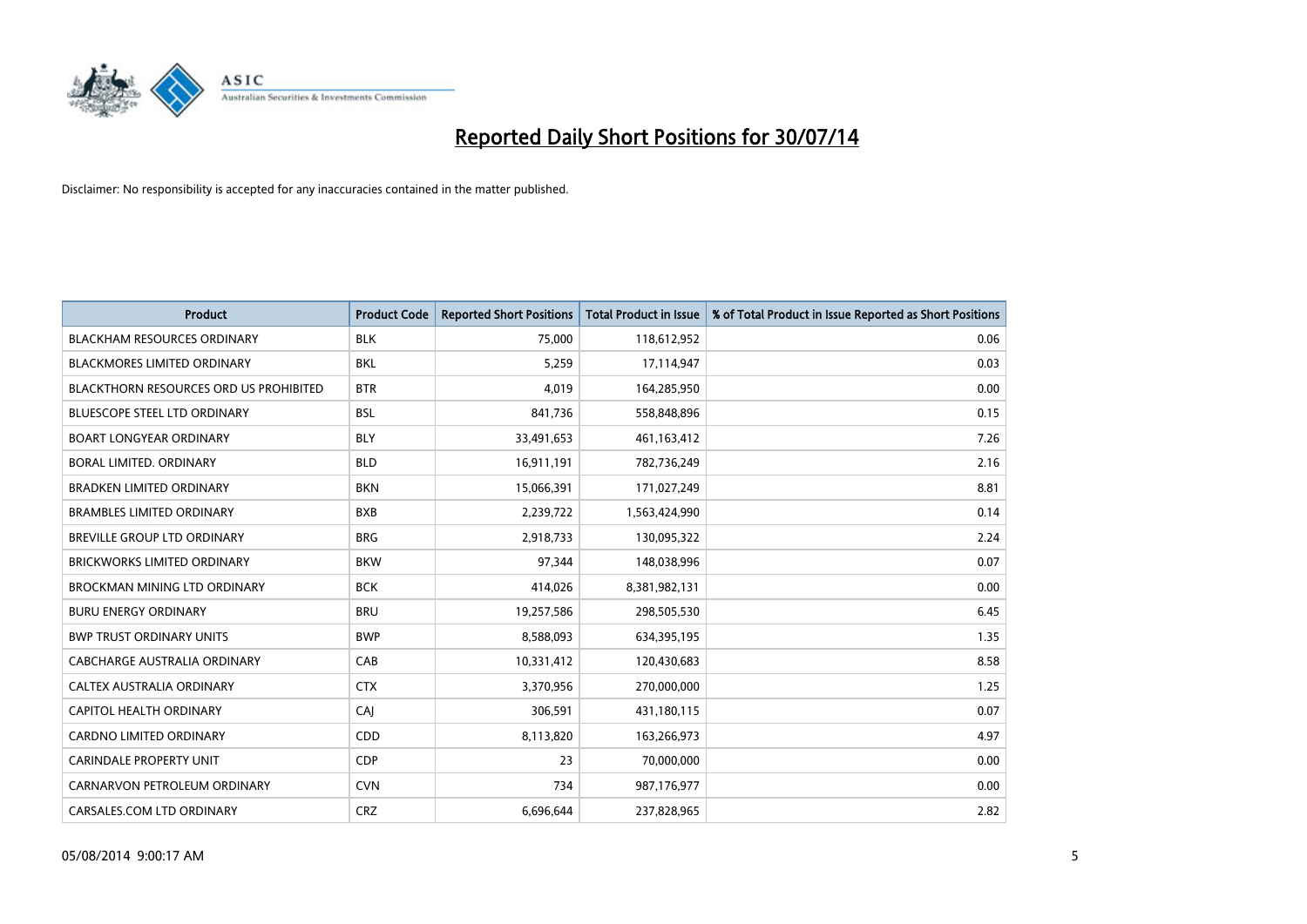

| <b>Product</b>                          | <b>Product Code</b> | <b>Reported Short Positions</b> | <b>Total Product in Issue</b> | % of Total Product in Issue Reported as Short Positions |
|-----------------------------------------|---------------------|---------------------------------|-------------------------------|---------------------------------------------------------|
| <b>CASH CONVERTERS ORDINARY</b>         | CCV                 | 9,179,903                       | 428,886,124                   | 2.14                                                    |
| CEDAR WOODS PROP. ORDINARY              | <b>CWP</b>          | 155,143                         | 78,336,371                    | 0.20                                                    |
| CENTRAL PETROLEUM ORDINARY              | <b>CTP</b>          | 1,513,583                       | 348,718,957                   | 0.43                                                    |
| <b>CERAMIC FUEL CELLS ORDINARY</b>      | <b>CFU</b>          | 4.058                           | 2,507,761,565                 | 0.00                                                    |
| CFS RETAIL TRUST GRP STAPLED SECURITIES | <b>CFX</b>          | 67,266,050                      | 3,018,050,810                 | 2.23                                                    |
| <b>CHALLENGER LIMITED ORDINARY</b>      | <b>CGF</b>          | 462,353                         | 530,862,585                   | 0.09                                                    |
| CHANDLER MACLEOD LTD ORDINARY           | <b>CMG</b>          | 15,673                          | 547,985,086                   | 0.00                                                    |
| CHARTER HALL GROUP STAPLED US PROHIBIT. | <b>CHC</b>          | 394,295                         | 347,989,262                   | 0.11                                                    |
| <b>CHARTER HALL RETAIL UNITS</b>        | <b>COR</b>          | 11,289,066                      | 369,040,750                   | 3.06                                                    |
| <b>CHORUS LIMITED ORDINARY</b>          | <b>CNU</b>          | 118,637                         | 396,369,767                   | 0.03                                                    |
| COAL OF AFRICA LTD ORDINARY             | <b>CZA</b>          | 426                             | 1,048,368,613                 | 0.00                                                    |
| <b>COALSPUR MINES LTD ORDINARY</b>      | <b>CPL</b>          | 2,653,737                       | 641,544,455                   | 0.41                                                    |
| COBAR CONSOLIDATED ORDINARY             | CCU                 | 100,000                         | 329,715,353                   | 0.03                                                    |
| COCA-COLA AMATIL ORDINARY               | <b>CCL</b>          | 10,158,077                      | 763,590,249                   | 1.33                                                    |
| <b>COCHLEAR LIMITED ORDINARY</b>        | <b>COH</b>          | 10,283,307                      | 57,062,020                    | 18.02                                                   |
| <b>COCKATOO COAL ORDINARY</b>           | COK                 | 167,987                         | 4,560,196,928                 | 0.00                                                    |
| <b>CODAN LIMITED ORDINARY</b>           | <b>CDA</b>          | 410,289                         | 176,969,924                   | 0.23                                                    |
| COFFEY INTERNATIONAL ORDINARY           | <b>COF</b>          | 7.994                           | 255,833,165                   | 0.00                                                    |
| <b>COKAL LTD ORDINARY</b>               | <b>CKA</b>          | 6,820                           | 471,103,926                   | 0.00                                                    |
| <b>COLLECTION HOUSE ORDINARY</b>        | <b>CLH</b>          | 2,169,979                       | 129,717,785                   | 1.67                                                    |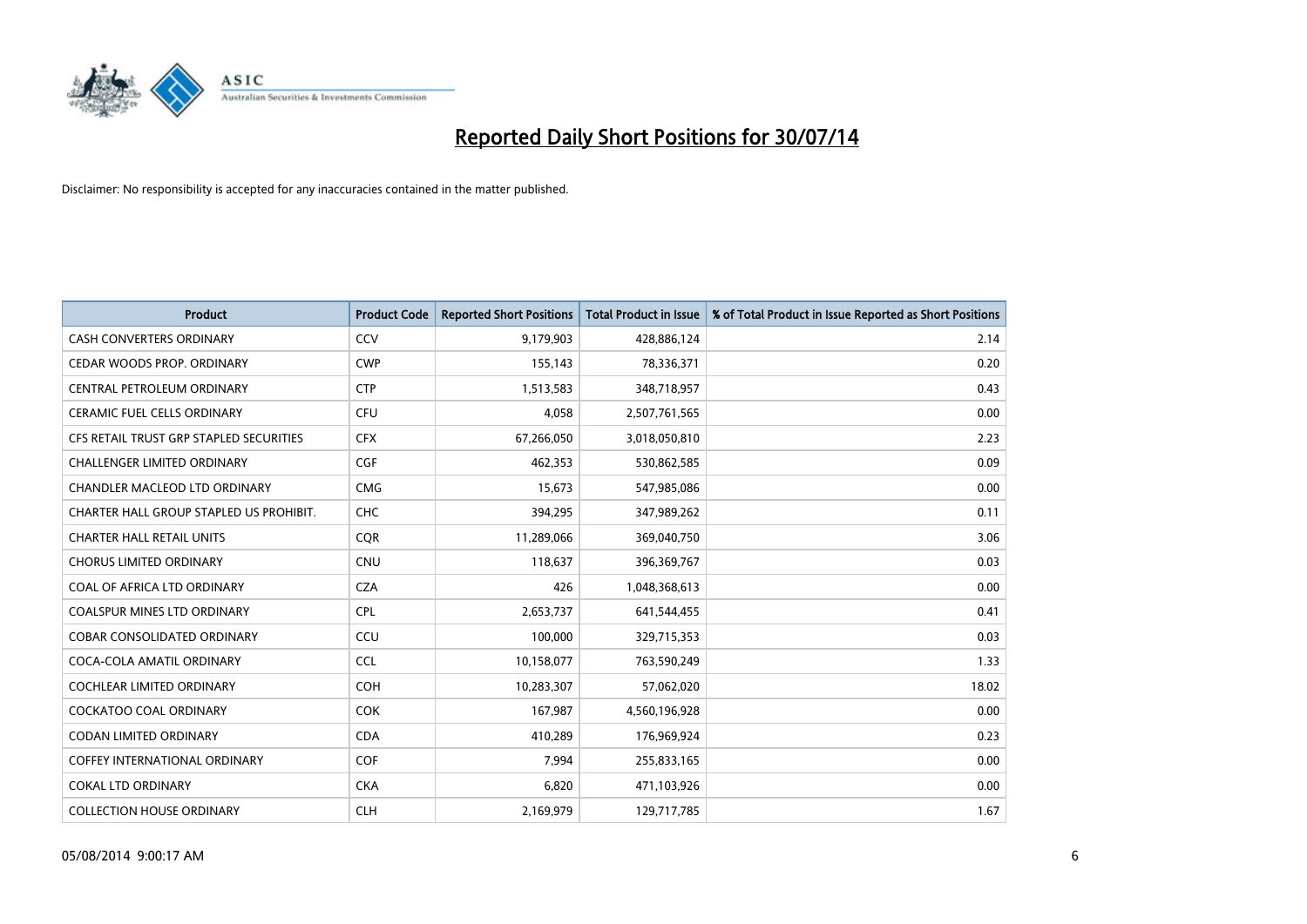

| <b>Product</b>                          | <b>Product Code</b> | <b>Reported Short Positions</b> | <b>Total Product in Issue</b> | % of Total Product in Issue Reported as Short Positions |
|-----------------------------------------|---------------------|---------------------------------|-------------------------------|---------------------------------------------------------|
| <b>COLLINS FOODS LTD ORDINARY</b>       | <b>CKF</b>          | 100,000                         | 93,000,003                    | 0.11                                                    |
| COMMONWEALTH BANK, ORDINARY             | <b>CBA</b>          | 12,479,352                      | 1,621,319,194                 | 0.77                                                    |
| <b>COMPASS RESOURCES ORDINARY</b>       | <b>CMR</b>          | 7,472                           | 1,403,744,100                 | 0.00                                                    |
| <b>COMPUTERSHARE LTD ORDINARY</b>       | <b>CPU</b>          | 9,468,637                       | 556,203,079                   | 1.70                                                    |
| <b>CORP TRAVEL LIMITED ORDINARY</b>     | <b>CTD</b>          | 315,867                         | 89,931,376                    | 0.35                                                    |
| <b>COVER-MORE GRP LTD ORDINARY</b>      | <b>CVO</b>          | 6,183,068                       | 317,750,000                   | 1.95                                                    |
| <b>CREDIT CORP GROUP ORDINARY</b>       | <b>CCP</b>          | 167,018                         | 46,131,882                    | 0.36                                                    |
| <b>CROMWELL PROP STAPLED SECURITIES</b> | <b>CMW</b>          | 11,118,715                      | 1,727,280,850                 | 0.64                                                    |
| <b>CROWE HORWATH AUS ORDINARY</b>       | <b>CRH</b>          | 472,156                         | 273,005,429                   | 0.17                                                    |
| <b>CROWN RESORTS LTD ORDINARY</b>       | <b>CWN</b>          | 5,143,762                       | 728,394,185                   | 0.71                                                    |
| <b>CSG LIMITED ORDINARY</b>             | CSV                 | 138,371                         | 278,840,492                   | 0.05                                                    |
| <b>CSL LIMITED ORDINARY</b>             | <b>CSL</b>          | 873,301                         | 474,588,196                   | 0.18                                                    |
| <b>CSR LIMITED ORDINARY</b>             | <b>CSR</b>          | 18,902,153                      | 506,000,315                   | 3.74                                                    |
| <b>CUDECO LIMITED ORDINARY</b>          | CDU                 | 8,707,754                       | 235,119,260                   | 3.70                                                    |
| DART ENERGY LTD ORDINARY                | <b>DTE</b>          | 2,650,693                       | 1,108,752,733                 | 0.24                                                    |
| DATA#3 LIMITED ORDINARY                 | DTL                 | 194,232                         | 153,974,950                   | 0.13                                                    |
| DAVID JONES LIMITED ORDINARY            | <b>DJS</b>          | 4,927,832                       | 537,137,845                   | 0.92                                                    |
| <b>DECMIL GROUP LIMITED ORDINARY</b>    | <b>DCG</b>          | 1,358,263                       | 168,657,794                   | 0.81                                                    |
| DEEP YELLOW LIMITED ORDINARY            | <b>DYL</b>          | 947                             | 1,708,965,890                 | 0.00                                                    |
| DEXUS PROPERTY GROUP STAPLED UNITS      | <b>DXS</b>          | 33,934,016                      | 5,433,110,810                 | 0.62                                                    |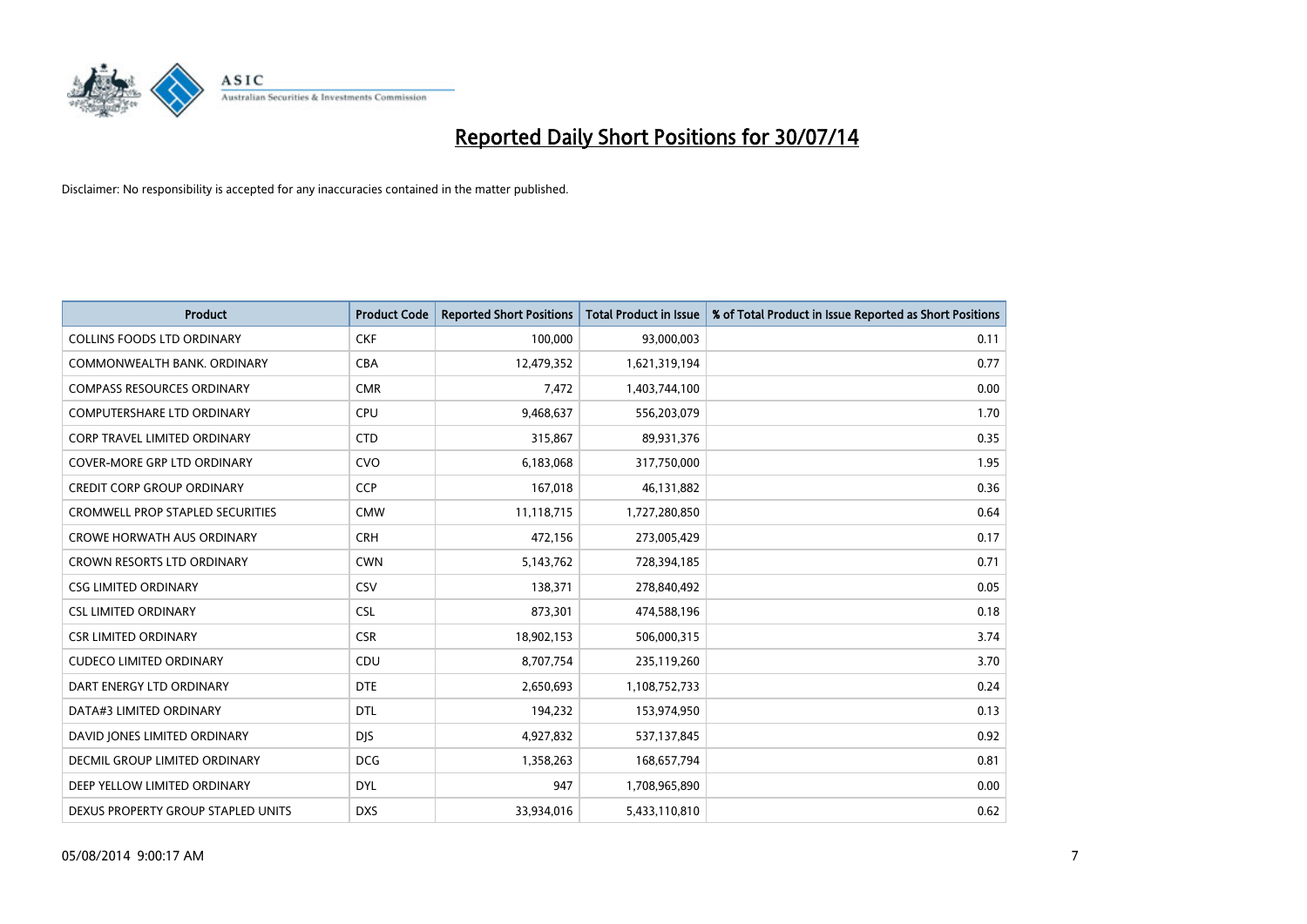

| <b>Product</b>                       | <b>Product Code</b> | <b>Reported Short Positions</b> | <b>Total Product in Issue</b> | % of Total Product in Issue Reported as Short Positions |
|--------------------------------------|---------------------|---------------------------------|-------------------------------|---------------------------------------------------------|
| DICK SMITH HLDGS ORDINARY            | <b>DSH</b>          | 19,149,223                      | 236,511,364                   | 8.10                                                    |
| DISCOVERY METALS LTD ORDINARY        | <b>DML</b>          | 1,277,631                       | 644,039,581                   | 0.20                                                    |
| DOMINO PIZZA ENTERPR ORDINARY        | <b>DMP</b>          | 2,012,631                       | 85,933,273                    | 2.34                                                    |
| DONACO INTERNATIONAL ORDINARY        | <b>DNA</b>          | 2,425,250                       | 460,293,231                   | 0.53                                                    |
| DORAY MINERALS LTD ORDINARY          | <b>DRM</b>          | 99,674                          | 164,668,012                   | 0.06                                                    |
| DOWNER EDI LIMITED ORDINARY          | <b>DOW</b>          | 19,846,579                      | 435,399,975                   | 4.56                                                    |
| DRILLSEARCH ENERGY ORDINARY          | <b>DLS</b>          | 18,105,892                      | 445,898,470                   | 4.06                                                    |
| DUET GROUP STAPLED US PROHIBIT.      | <b>DUE</b>          | 4,549,896                       | 1,317,809,323                 | 0.35                                                    |
| DULUXGROUP LIMITED ORDINARY          | <b>DLX</b>          | 770,158                         | 383,503,942                   | 0.20                                                    |
| <b>DWS LTD ORDINARY</b>              | <b>DWS</b>          | 195,096                         | 132,362,763                   | 0.15                                                    |
| ECHO ENTERTAINMENT ORDINARY          | <b>EGP</b>          | 7,381,695                       | 825,672,730                   | 0.89                                                    |
| <b>ELDERS LIMITED ORDINARY</b>       | <b>ELD</b>          | 19,076,591                      | 455,013,329                   | 4.19                                                    |
| ELEMENTAL MINERALS ORDINARY          | <b>ELM</b>          | 96,869                          | 315,663,391                   | 0.03                                                    |
| <b>EMECO HOLDINGS ORDINARY</b>       | <b>EHL</b>          | 7,930,617                       | 599,675,707                   | 1.32                                                    |
| <b>ENDEAVOUR MIN CORP CDI 1:1</b>    | <b>EVR</b>          | 31,265                          | 55,837,996                    | 0.06                                                    |
| <b>ENERGY RESOURCES ORDINARY 'A'</b> | ERA                 | 10,193,182                      | 517,725,062                   | 1.97                                                    |
| <b>ENERGY WORLD CORPOR. ORDINARY</b> | <b>EWC</b>          | 43,335,272                      | 1,734,166,672                 | 2.50                                                    |
| ENVESTRA LIMITED ORDINARY            | <b>ENV</b>          | 1,763,616                       | 1,796,808,474                 | 0.10                                                    |
| EQUATORIAL RES LTD ORDINARY          | EQX                 | 174                             | 122,185,353                   | 0.00                                                    |
| EQUITY TRUSTEES ORDINARY             | EQT                 | 19                              | 19,105,788                    | 0.00                                                    |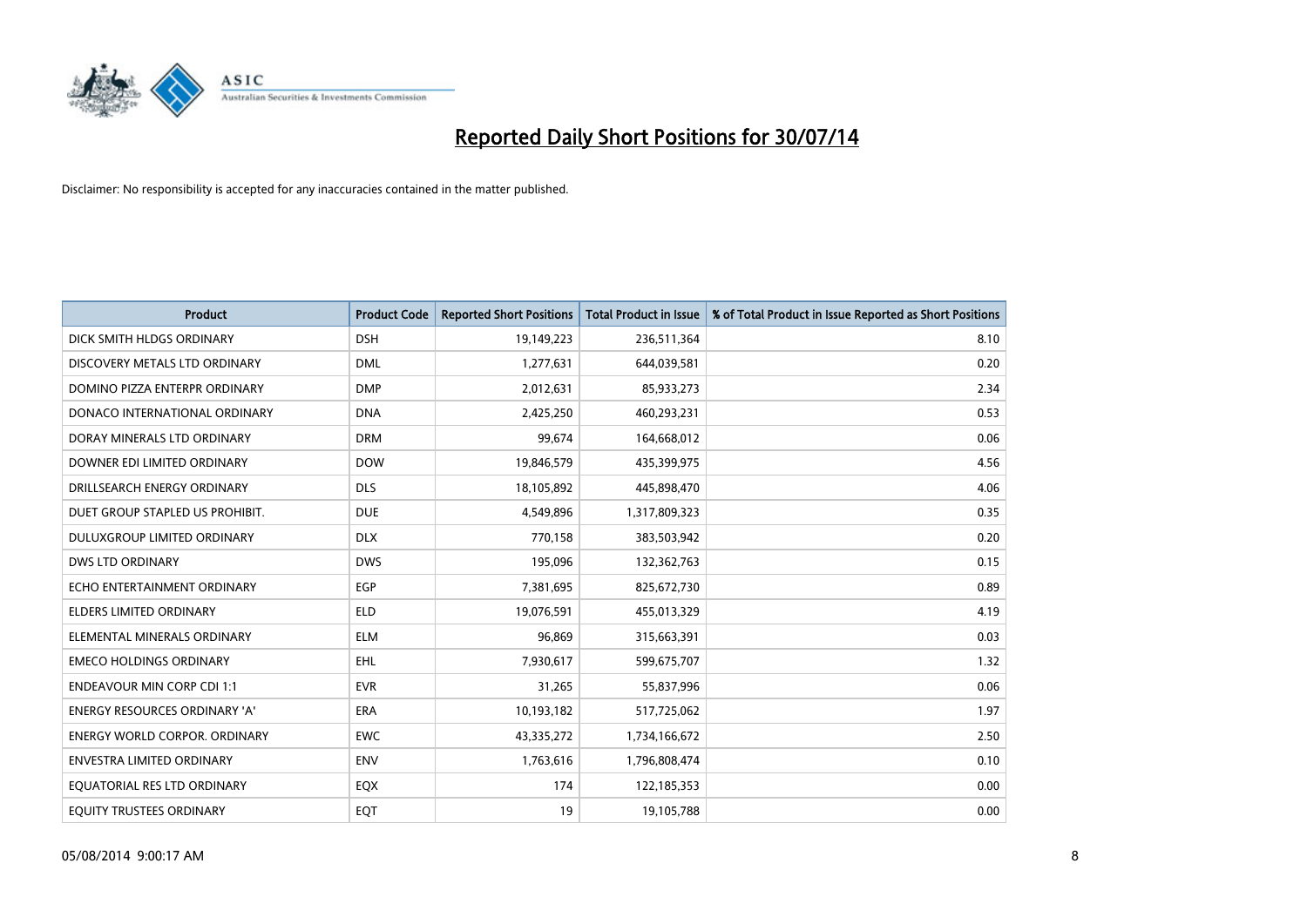

| <b>Product</b>                         | <b>Product Code</b> | <b>Reported Short Positions</b> | <b>Total Product in Issue</b> | % of Total Product in Issue Reported as Short Positions |
|----------------------------------------|---------------------|---------------------------------|-------------------------------|---------------------------------------------------------|
| ERM POWER LIMITED ORDINARY             | EPW                 | 801,762                         | 239,269,727                   | 0.34                                                    |
| ESERVGLOBAL LIMITED ORDINARY           | <b>ESV</b>          | 242,394                         | 254,045,997                   | 0.10                                                    |
| EVOLUTION MINING LTD ORDINARY          | <b>EVN</b>          | 28,680,839                      | 712,493,836                   | 4.03                                                    |
| FAIRFAX MEDIA LTD ORDINARY             | <b>FXJ</b>          | 75,919,567                      | 2,351,955,725                 | 3.23                                                    |
| FANTASTIC HOLDINGS ORDINARY            | <b>FAN</b>          | 14,654                          | 103,068,398                   | 0.01                                                    |
| <b>FAR LTD ORDINARY</b>                | <b>FAR</b>          | 4,948,445                       | 2,699,846,742                 | 0.18                                                    |
| FEDERATION CNTRES ORD/UNIT STAPLED SEC | FDC                 | 878,665                         | 1,427,641,565                 | 0.06                                                    |
| FINBAR GROUP LIMITED ORDINARY          | <b>FRI</b>          | 15,486                          | 227,018,204                   | 0.01                                                    |
| FISHER & PAYKEL H. ORDINARY            | <b>FPH</b>          | 1,984                           | 555,525,232                   | 0.00                                                    |
| FLEETWOOD CORP ORDINARY                | <b>FWD</b>          | 2,129,247                       | 60,581,211                    | 3.51                                                    |
| FLETCHER BUILDING ORDINARY             | <b>FBU</b>          | 1,437,952                       | 687,854,788                   | 0.21                                                    |
| FLEXIGROUP LIMITED ORDINARY            | <b>FXL</b>          | 5,181,807                       | 304,096,060                   | 1.70                                                    |
| FLIGHT CENTRE TRAVEL ORDINARY          | <b>FLT</b>          | 5,753,589                       | 100,571,642                   | 5.72                                                    |
| FLINDERS MINES LTD ORDINARY            | <b>FMS</b>          | 14,150,000                      | 2,400,995,602                 | 0.59                                                    |
| <b>FOCUS MINERALS LTD ORDINARY</b>     | <b>FML</b>          | 4,905,221                       | 9,137,375,877                 | 0.05                                                    |
| FONTERRA SHARE FUND ORDINARY UNITS     | <b>FSF</b>          | 83                              | 107,608,468                   | 0.00                                                    |
| FORTESCUE METALS GRP ORDINARY          | <b>FMG</b>          | 246,009,573                     | 3,113,798,151                 | 7.90                                                    |
| FREEDOM FOOD LTD ORDINARY              | <b>FNP</b>          | 13,870                          | 150,645,371                   | 0.01                                                    |
| <b>G.U.D. HOLDINGS ORDINARY</b>        | GUD                 | 2,467,236                       | 70,939,492                    | 3.48                                                    |
| <b>G8 EDUCATION LIMITED ORDINARY</b>   | <b>GEM</b>          | 15,487,638                      | 332,073,918                   | 4.66                                                    |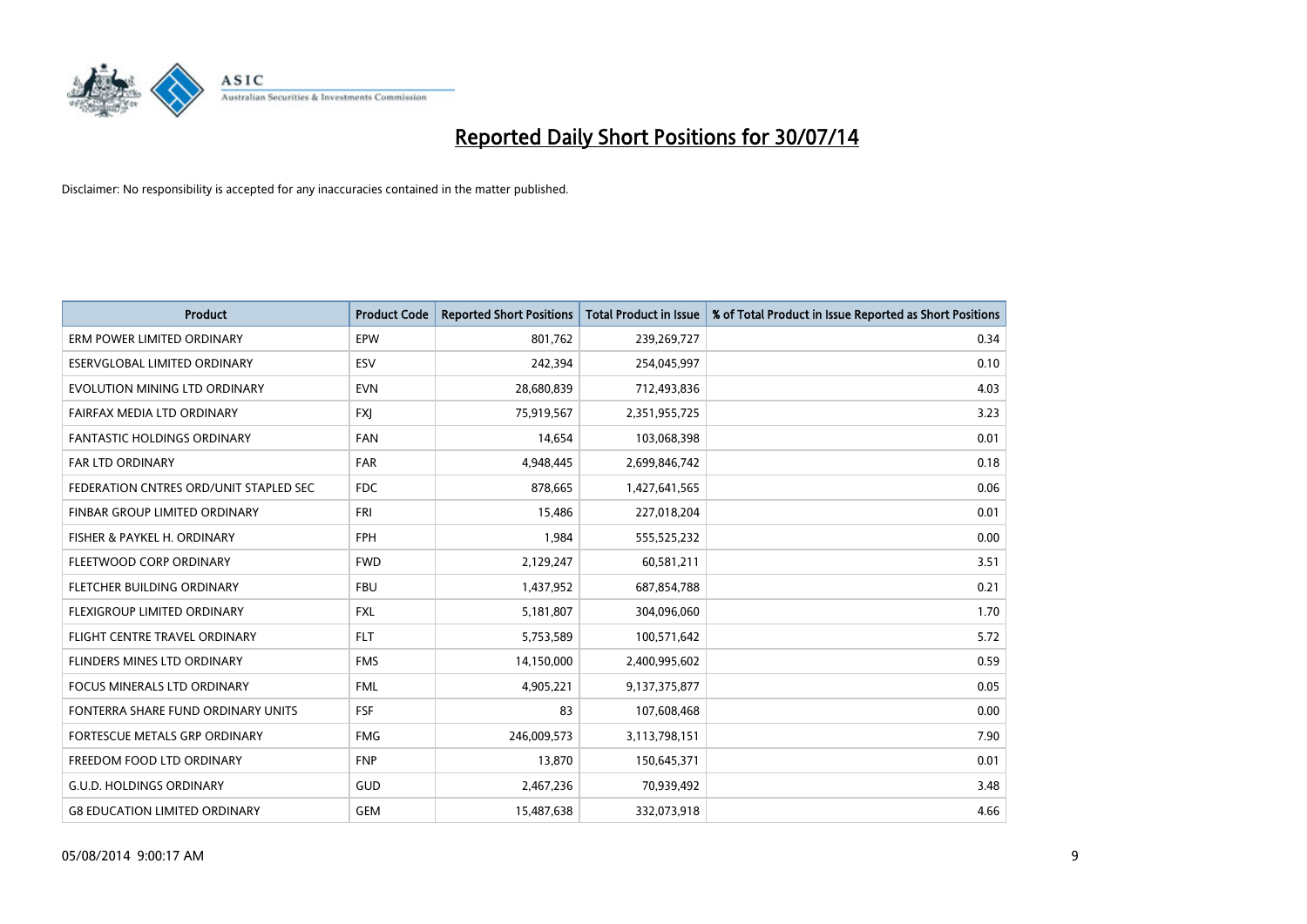

| <b>Product</b>                                   | <b>Product Code</b> | <b>Reported Short Positions</b> | <b>Total Product in Issue</b> | % of Total Product in Issue Reported as Short Positions |
|--------------------------------------------------|---------------------|---------------------------------|-------------------------------|---------------------------------------------------------|
| <b>GALAXY RESOURCES ORDINARY</b>                 | GXY                 | 46,556                          | 1,064,493,083                 | 0.00                                                    |
| <b>GDI PROPERTY GRP STAPLED SECURITIES</b>       | GDI                 | 168,323                         | 567,575,025                   | 0.03                                                    |
| <b>GENETIC TECHNOLOGIES ORDINARY</b>             | GTG                 | 284,790                         | 637,146,442                   | 0.04                                                    |
| <b>GENWORTH MORTGAGE ORDINARY</b>                | <b>GMA</b>          | 453,093                         | 650,000,000                   | 0.07                                                    |
| <b>GEODYNAMICS LIMITED ORDINARY</b>              | GDY                 | 819                             | 435,880,130                   | 0.00                                                    |
| <b>GINDALBIE METALS LTD ORDINARY</b>             | GBG                 | 34,518,851                      | 1,494,143,745                 | 2.31                                                    |
| <b>GOODMAN FIELDER, ORDINARY</b>                 | <b>GFF</b>          | 12,502,344                      | 1,955,559,207                 | 0.64                                                    |
| <b>GOODMAN GROUP STAPLED</b>                     | <b>GMG</b>          | 8,961,749                       | 1,727,685,976                 | 0.52                                                    |
| <b>GPT GROUP STAPLED SEC.</b>                    | <b>GPT</b>          | 11,089,936                      | 1,685,460,955                 | 0.66                                                    |
| <b>GRAINCORP LIMITED A CLASS ORDINARY</b>        | <b>GNC</b>          | 11,985,964                      | 228,855,628                   | 5.24                                                    |
| <b>GRANGE RESOURCES. ORDINARY</b>                | GRR                 | 4,913,568                       | 1,157,097,869                 | 0.42                                                    |
| <b>GREENCROSS LIMITED ORDINARY</b>               | <b>GXL</b>          | 1,859,419                       | 110,654,390                   | 1.68                                                    |
| <b>GREENLAND MIN EN LTD ORDINARY</b>             | GGG                 | 5,243,157                       | 668,464,377                   | 0.78                                                    |
| <b>GREENLAND MIN EN LTD RIGHTS 26-JUN-14</b>     | GGGR                | 4,630                           | 88,685,050                    | 0.01                                                    |
| <b>GROWTHPOINT PROPERTY ORD/UNIT STAPLED SEC</b> | GOZ                 | 27,666                          | 540,115,360                   | 0.01                                                    |
| <b>GRYPHON MINERALS LTD ORDINARY</b>             | GRY                 | 4,436,686                       | 401,011,505                   | 1.11                                                    |
| <b>GUILDFORD COAL LTD ORDINARY</b>               | <b>GUF</b>          | 497,891                         | 761,857,020                   | 0.07                                                    |
| <b>GWA GROUP LTD ORDINARY</b>                    | <b>GWA</b>          | 16,100,770                      | 306,533,770                   | 5.25                                                    |
| HARVEY NORMAN ORDINARY                           | <b>HVN</b>          | 54,399,012                      | 1,062,316,784                 | 5.12                                                    |
| <b>HEALTHSCOPE LIMITED, ORDINARY</b>             | <b>HSO</b>          | 2,673,198                       | 1,732,094,838                 | 0.15                                                    |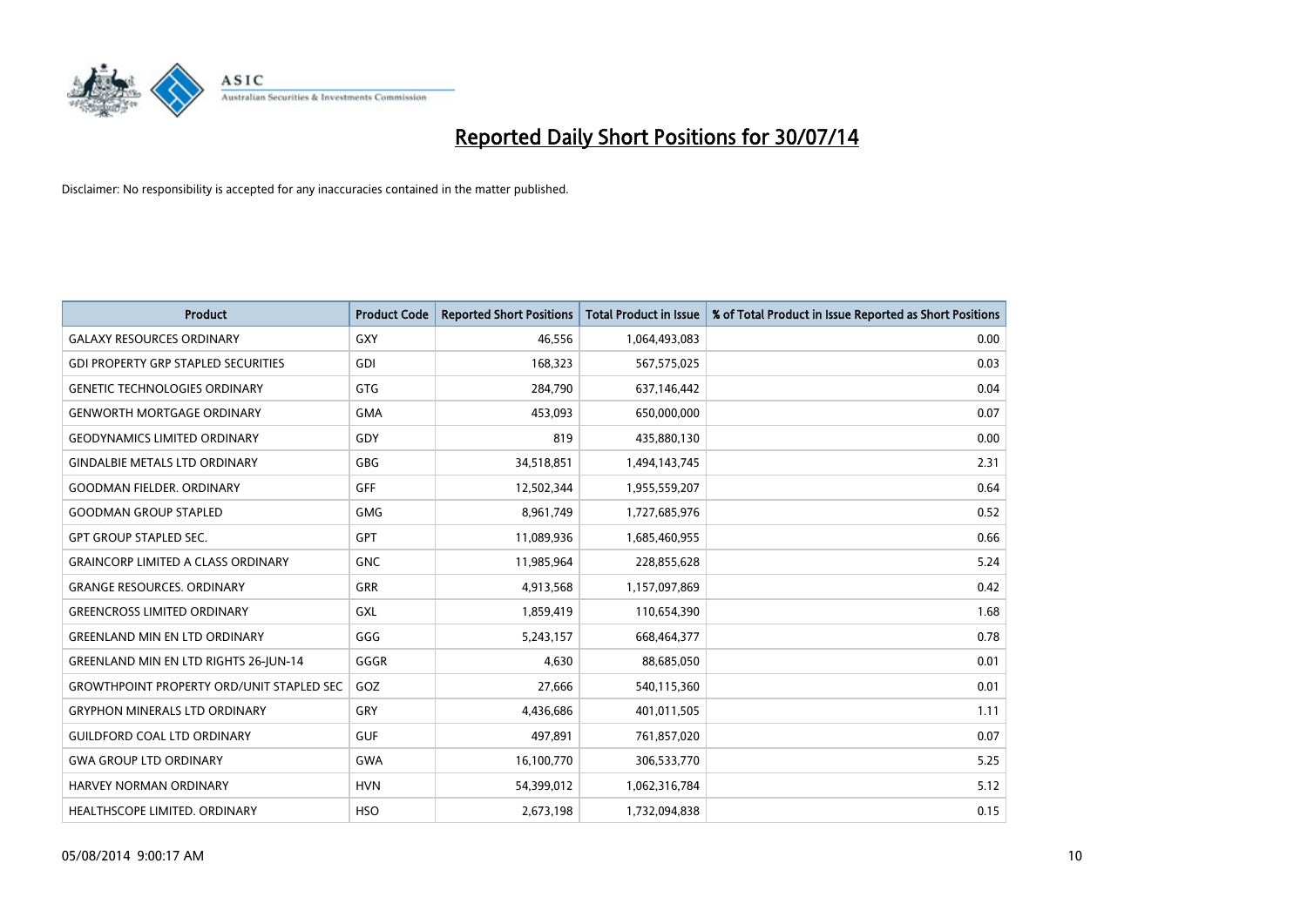

| <b>Product</b>                                | <b>Product Code</b> | <b>Reported Short Positions</b> | <b>Total Product in Issue</b> | % of Total Product in Issue Reported as Short Positions |
|-----------------------------------------------|---------------------|---------------------------------|-------------------------------|---------------------------------------------------------|
| <b>HENDERSON GROUP CDI 1:1</b>                | <b>HGG</b>          | 2,587,685                       | 662,378,459                   | 0.39                                                    |
| HEA HOLDINGS LIMITED ORDINARY                 | <b>HFA</b>          | 3,809                           | 136,548,880                   | 0.00                                                    |
| HILLS LTD ORDINARY                            | <b>HIL</b>          | 87,280                          | 234,192,711                   | 0.04                                                    |
| HORIZON OIL LIMITED ORDINARY                  | <b>HZN</b>          | 57,133,927                      | 1,301,981,265                 | 4.39                                                    |
| <b>IBUY GROUP LTD ORDINARY</b>                | <b>IBY</b>          | 13,988                          | 426,069,834                   | 0.00                                                    |
| <b>IINET LIMITED ORDINARY</b>                 | <b>IIN</b>          | 7,411,259                       | 161,238,847                   | 4.60                                                    |
| <b>ILUKA RESOURCES ORDINARY</b>               | ILU                 | 43,873,910                      | 418,700,517                   | 10.48                                                   |
| <b>IMDEX LIMITED ORDINARY</b>                 | <b>IMD</b>          | 3,513,344                       | 212,110,368                   | 1.66                                                    |
| <b>INCITEC PIVOT ORDINARY</b>                 | IPL                 | 37,935,920                      | 1,654,998,197                 | 2.29                                                    |
| <b>INDEPENDENCE GROUP ORDINARY</b>            | <b>IGO</b>          | 420,296                         | 234,253,306                   | 0.18                                                    |
| INDOPHIL RESOURCES ORDINARY                   | <b>IRN</b>          | 676,415                         | 1,203,146,194                 | 0.06                                                    |
| <b>INDUSTRIA REIT STAPLED</b>                 | <b>IDR</b>          | 97,607                          | 125,000,001                   | 0.08                                                    |
| <b>INFIGEN ENERGY STAPLED SECURITIES</b>      | <b>IFN</b>          | 2,438,968                       | 764,993,434                   | 0.32                                                    |
| <b>INGENIA GROUP STAPLED SECURITIES</b>       | <b>INA</b>          | 2,213,447                       | 678,058,232                   | 0.33                                                    |
| <b>INSURANCE AUSTRALIA ORDINARY</b>           | IAG                 | 10,218,035                      | 2,341,618,048                 | 0.44                                                    |
| <b>INTREPID MINES ORDINARY</b>                | <b>IAU</b>          | 4,064,939                       | 557,420,429                   | 0.73                                                    |
| <b>INVESTA OFFICE FUND STAPLED SECURITIES</b> | <b>IOF</b>          | 590,784                         | 614,047,458                   | 0.10                                                    |
| <b>INVOCARE LIMITED ORDINARY</b>              | <b>IVC</b>          | 6,188,616                       | 110,030,298                   | 5.62                                                    |
| <b>IOOF HOLDINGS LTD ORDINARY</b>             | IFL                 | 13,210,803                      | 232,118,034                   | 5.69                                                    |
| <b>IPROPERTY GROUP LTD ORDINARY</b>           | <b>IPP</b>          | 3,373,910                       | 181,703,204                   | 1.86                                                    |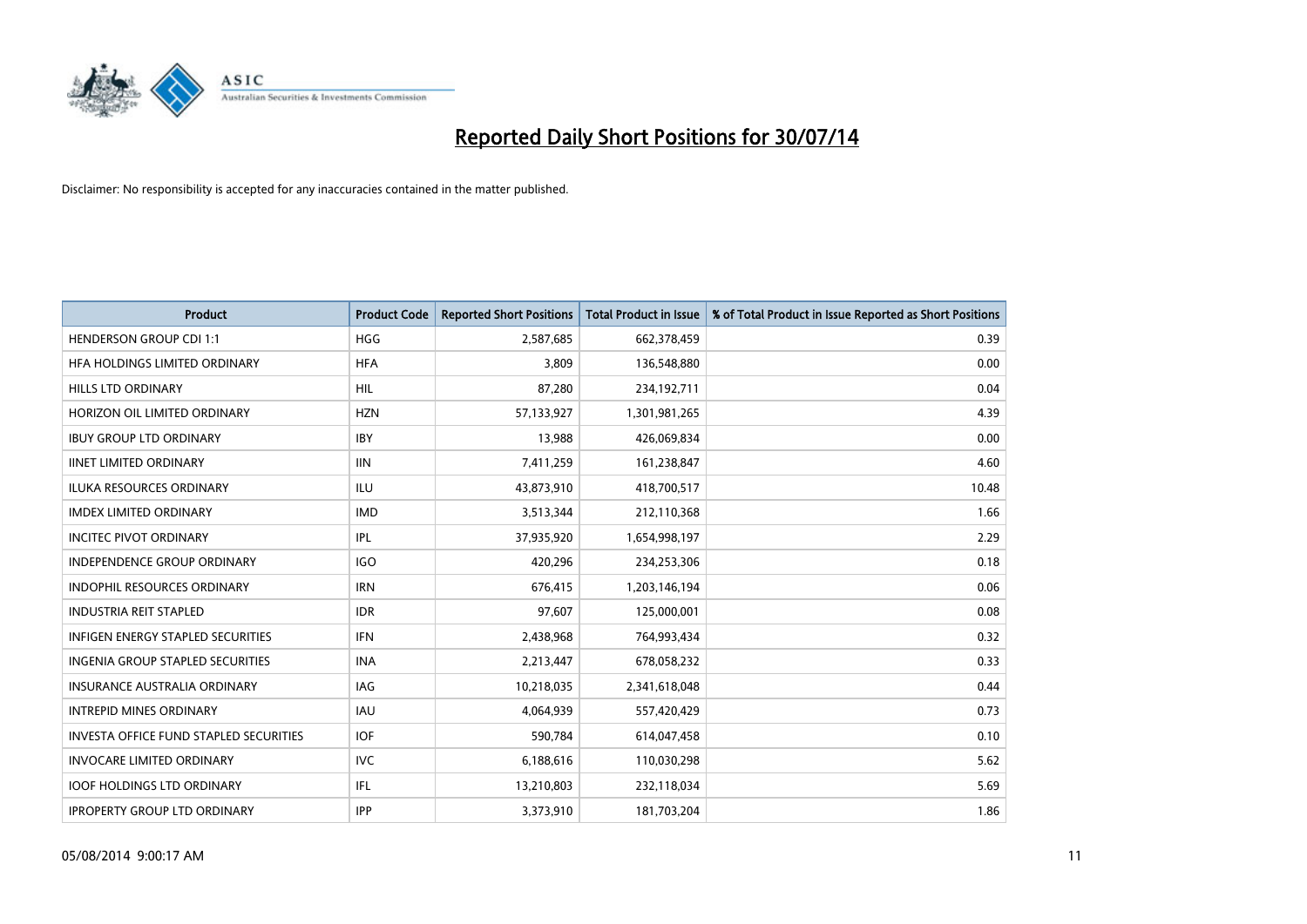

| <b>Product</b>                                  | <b>Product Code</b> | <b>Reported Short Positions</b> | <b>Total Product in Issue</b> | % of Total Product in Issue Reported as Short Positions |
|-------------------------------------------------|---------------------|---------------------------------|-------------------------------|---------------------------------------------------------|
| <b>IRESS LIMITED ORDINARY</b>                   | <b>IRE</b>          | 5,519,821                       | 159,097,319                   | 3.47                                                    |
| <b>IRON ORE HOLDINGS ORDINARY</b>               | <b>IOH</b>          | 26,197                          | 161,174,005                   | 0.02                                                    |
| <b>ISELECT LTD ORDINARY</b>                     | <b>ISU</b>          | 294,697                         | 260,889,894                   | 0.11                                                    |
| <b>ISENTIA GROUP LTD ORDINARY</b>               | <b>ISD</b>          | 14,977                          | 200,000,001                   | 0.01                                                    |
| <b>IAMES HARDIE INDUST CHESS DEPOSITARY INT</b> | <b>IHX</b>          | 3,684,077                       | 444,867,063                   | 0.83                                                    |
| JAPARA HEALTHCARE LT ORDINARY                   | <b>IHC</b>          | 3,682,282                       | 262,500,000                   | 1.40                                                    |
| <b>JB HI-FI LIMITED ORDINARY</b>                | <b>IBH</b>          | 13,057,373                      | 98,947,309                    | 13.20                                                   |
| <b>KAGARA LTD ORDINARY</b>                      | KZL                 | 1,666,460                       | 798,953,117                   | 0.21                                                    |
| KAROON GAS AUSTRALIA ORDINARY                   | <b>KAR</b>          | 16,781,232                      | 255,841,581                   | 6.56                                                    |
| KATHMANDU HOLD LTD ORDINARY                     | <b>KMD</b>          | 3,665,118                       | 200,633,469                   | 1.83                                                    |
| <b>KBL MINING LIMITED ORDINARY</b>              | <b>KBL</b>          | 1,820                           | 393,535,629                   | 0.00                                                    |
| KINGSGATE CONSOLID. ORDINARY                    | <b>KCN</b>          | 9,637,144                       | 223,584,937                   | 4.31                                                    |
| KINGSROSE MINING LTD ORDINARY                   | <b>KRM</b>          | 487,159                         | 358,611,493                   | 0.14                                                    |
| <b>KOGI IRON LTD ORDINARY</b>                   | <b>KFE</b>          | 296,933                         | 353,008,052                   | 0.08                                                    |
| LEIGHTON HOLDINGS ORDINARY                      | LEI                 | 5,754,138                       | 338,503,563                   | 1.70                                                    |
| LEND LEASE GROUP UNIT/ORD STAPLED               | LLC                 | 4,843,507                       | 577,475,833                   | 0.84                                                    |
| LIQUEFIED NATURAL ORDINARY                      | LNG                 | 6,205,640                       | 446,529,015                   | 1.39                                                    |
| LOGICAMMS LIMITED ORDINARY                      | <b>LCM</b>          | 36,000                          | 71,178,179                    | 0.05                                                    |
| LONESTAR RESO LTD ORDINARY                      | <b>LNR</b>          | 387,430                         | 752,187,211                   | 0.05                                                    |
| LYNAS CORPORATION ORDINARY                      | <b>LYC</b>          | 113,749,575                     | 2,333,661,566                 | 4.87                                                    |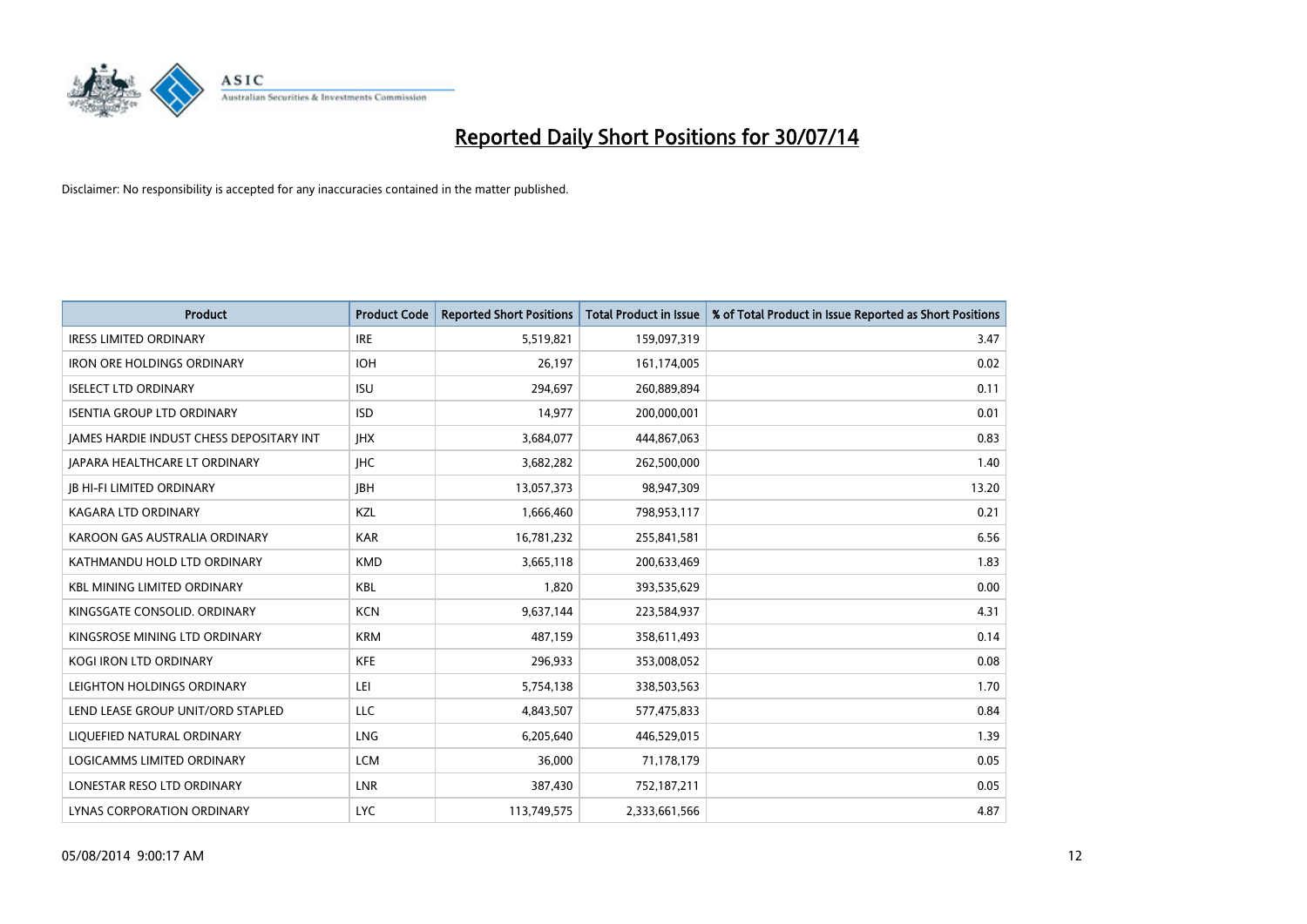

| <b>Product</b>                        | <b>Product Code</b> | <b>Reported Short Positions</b> | <b>Total Product in Issue</b> | % of Total Product in Issue Reported as Short Positions |
|---------------------------------------|---------------------|---------------------------------|-------------------------------|---------------------------------------------------------|
| <b>M2 GRP LTD ORDINARY</b>            | <b>MTU</b>          | 13,880,821                      | 180,491,516                   | 7.69                                                    |
| MACA LIMITED ORDINARY                 | <b>MLD</b>          | 89,688                          | 202,676,373                   | 0.04                                                    |
| MACMAHON HOLDINGS ORDINARY            | <b>MAH</b>          | 27,875                          | 1,261,699,966                 | 0.00                                                    |
| MACO ATLAS ROADS GRP ORDINARY STAPLED | <b>MOA</b>          | 3,123,657                       | 505,692,079                   | 0.62                                                    |
| MACQUARIE GROUP LTD ORDINARY          | <b>MQG</b>          | 1,593,436                       | 321,175,323                   | 0.50                                                    |
| MAGELLAN FIN GRP LTD ORDINARY         | <b>MFG</b>          | 4,023,616                       | 158,842,157                   | 2.53                                                    |
| MATRIX C & E LTD ORDINARY             | <b>MCE</b>          | 2,587,404                       | 94,555,428                    | 2.74                                                    |
| MAVERICK DRILLING ORDINARY            | <b>MAD</b>          | 4,740,970                       | 533,885,763                   | 0.89                                                    |
| <b>MAXITRANS INDUSTRIES ORDINARY</b>  | <b>MXI</b>          | 329,131                         | 185,075,653                   | 0.18                                                    |
| MAYNE PHARMA LTD ORDINARY             | <b>MYX</b>          | 2,625,036                       | 586,651,477                   | 0.45                                                    |
| MCMILLAN SHAKESPEARE ORDINARY         | <b>MMS</b>          | 917,587                         | 74,523,965                    | 1.23                                                    |
| MCPHERSON'S LTD ORDINARY              | <b>MCP</b>          | 69,044                          | 95,434,645                    | 0.07                                                    |
| MEDUSA MINING LTD ORDINARY            | <b>MML</b>          | 5,865,692                       | 207,794,301                   | 2.82                                                    |
| MELBOURNE IT LIMITED ORDINARY         | <b>MLB</b>          | 11,022                          | 92,944,392                    | 0.01                                                    |
| <b>MERMAID MARINE ORDINARY</b>        | <b>MRM</b>          | 9,792,643                       | 366,766,098                   | 2.67                                                    |
| MESOBLAST LIMITED ORDINARY            | <b>MSB</b>          | 23,489,886                      | 321,640,094                   | 7.30                                                    |
| METALS X LIMITED ORDINARY             | <b>MLX</b>          | 1,049,717                       | 1,655,386,110                 | 0.06                                                    |
| METCASH LIMITED ORDINARY              | <b>MTS</b>          | 106,499,911                     | 903,309,574                   | 11.79                                                   |
| METMINCO LIMITED ORDINARY             | <b>MNC</b>          | 200,000                         | 1,749,543,023                 | 0.01                                                    |
| MIGHTY RIVER POWER ORDINARY           | <b>MYT</b>          | 3,806,311                       | 1,400,012,517                 | 0.27                                                    |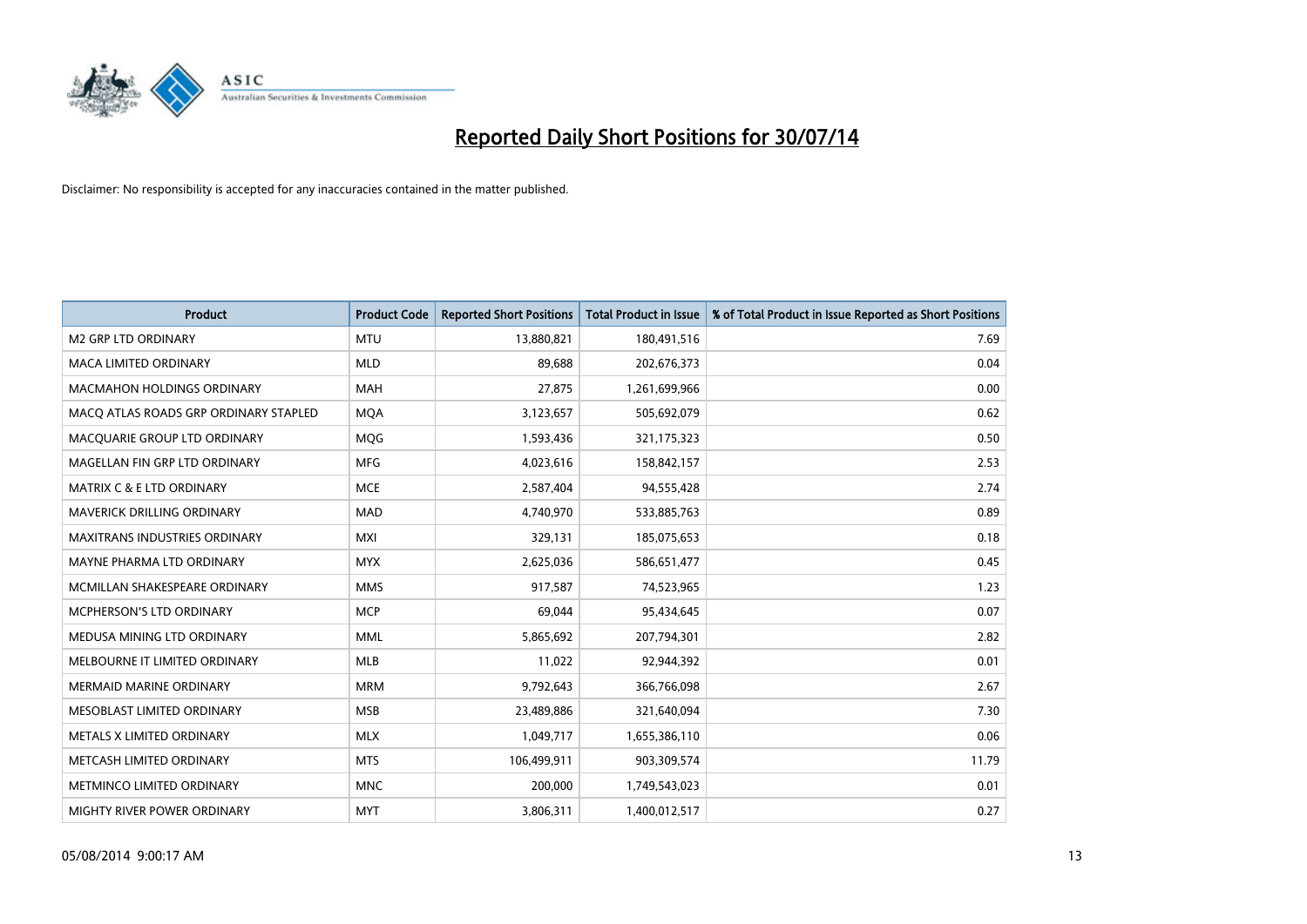

| <b>Product</b>                    | <b>Product Code</b> | <b>Reported Short Positions</b> | <b>Total Product in Issue</b> | % of Total Product in Issue Reported as Short Positions |
|-----------------------------------|---------------------|---------------------------------|-------------------------------|---------------------------------------------------------|
| MINCOR RESOURCES NL ORDINARY      | <b>MCR</b>          | 33,461                          | 188,208,274                   | 0.02                                                    |
| MINERAL DEPOSITS ORDINARY         | <b>MDL</b>          | 956,878                         | 103,538,786                   | 0.92                                                    |
| MINERAL RESOURCES. ORDINARY       | <b>MIN</b>          | 17,919,995                      | 186,556,246                   | 9.61                                                    |
| MINT WIRELESS ORDINARY            | <b>MNW</b>          | 1,191,822                       | 450,872,395                   | 0.26                                                    |
| MIRABELA NICKEL LTD ORDINARY      | <b>MBN</b>          | 36,644                          | 929,710,216                   | 0.00                                                    |
| MIRVAC GROUP STAPLED SECURITIES   | <b>MGR</b>          | 2,361,201                       | 3,692,279,772                 | 0.06                                                    |
| MOKO SOCIAL MEDIA ORDINARY        | <b>MKB</b>          | 68,516                          | 599,357,003                   | 0.01                                                    |
| MOLOPO ENERGY LTD ORDINARY        | <b>MPO</b>          | 11,118                          | 248,705,730                   | 0.00                                                    |
| MONADELPHOUS GROUP ORDINARY       | <b>MND</b>          | 11,844,663                      | 92,679,570                    | 12.78                                                   |
| MONASH IVF GROUP LTD ORDINARY     | <b>MVF</b>          | 1,649,653                       | 231,081,089                   | 0.71                                                    |
| MORTGAGE CHOICE LTD ORDINARY      | <b>MOC</b>          | 82,597                          | 123,780,387                   | 0.07                                                    |
| <b>MOUNT GIBSON IRON ORDINARY</b> | <b>MGX</b>          | 17,013,860                      | 1,090,805,085                 | 1.56                                                    |
| MULTIPLEX SITES SITES             | <b>MXUPA</b>        | 1,875                           | 4,500,000                     | 0.04                                                    |
| MYER HOLDINGS LTD ORDINARY        | <b>MYR</b>          | 74,198,639                      | 585,684,551                   | 12.67                                                   |
| <b>MYSTATE LIMITED ORDINARY</b>   | <b>MYS</b>          | 6,999                           | 87,261,995                    | 0.01                                                    |
| NANOSONICS LIMITED ORDINARY       | <b>NAN</b>          | 2,514,997                       | 264,157,826                   | 0.95                                                    |
| NATIONAL AUST. BANK ORDINARY      | <b>NAB</b>          | 8,633,775                       | 2,365,765,544                 | 0.36                                                    |
| NATIONAL STORAGE STAPLED          | <b>NSR</b>          | 492,029                         | 244,897,096                   | 0.20                                                    |
| NAVITAS LIMITED ORDINARY          | <b>NVT</b>          | 1,441,586                       | 375,712,581                   | 0.38                                                    |
| NEARMAP LTD ORDINARY              | <b>NEA</b>          | 649,550                         | 337,346,101                   | 0.19                                                    |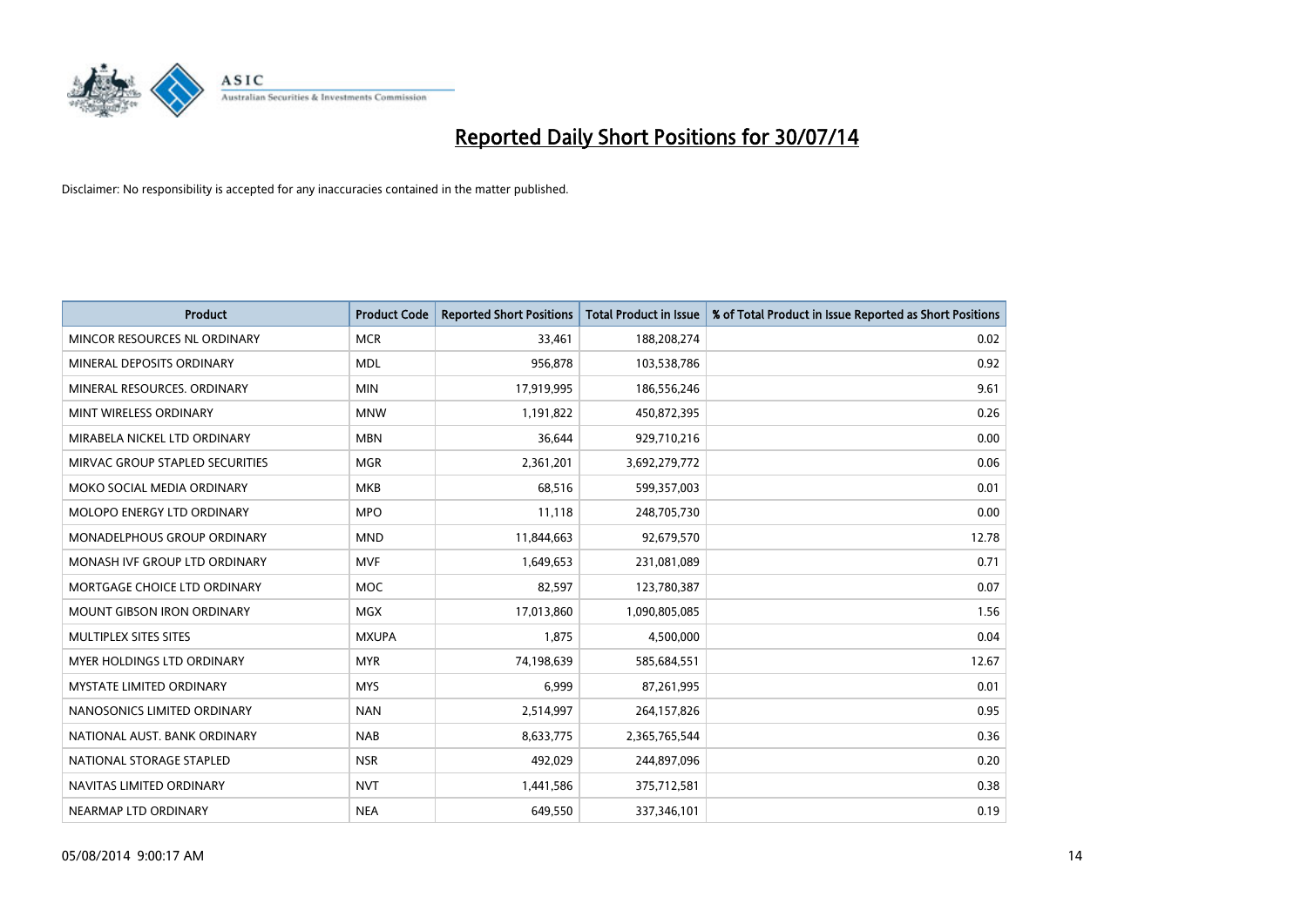

| <b>Product</b>                        | <b>Product Code</b> | <b>Reported Short Positions</b> | <b>Total Product in Issue</b> | % of Total Product in Issue Reported as Short Positions |
|---------------------------------------|---------------------|---------------------------------|-------------------------------|---------------------------------------------------------|
| NEON ENERGY LIMITED ORDINARY          | <b>NEN</b>          | 140,474                         | 553,037,848                   | 0.03                                                    |
| NEUREN PHARMACEUT. ORDINARY           | <b>NEU</b>          | 67,231                          | 1,563,586,247                 | 0.00                                                    |
| NEW HOPE CORPORATION ORDINARY         | <b>NHC</b>          | 1,421,108                       | 830,933,112                   | 0.17                                                    |
| NEW STANDARD ENERGY ORDINARY          | <b>NSE</b>          | 4,500                           | 386,169,603                   | 0.00                                                    |
| NEWCREST MINING ORDINARY              | <b>NCM</b>          | 14,378,023                      | 766,510,971                   | 1.88                                                    |
| NEWS CORP A NON-VOTING CDI            | <b>NWSLV</b>        | 408,560                         | 3,103,217                     | 13.17                                                   |
| NEWS CORP B VOTING CDI                | <b>NWS</b>          | 2,245,939                       | 21,214,876                    | 10.59                                                   |
| NEWSAT LIMITED ORDINARY               | <b>NWT</b>          | 8,094,734                       | 612,199,841                   | 1.32                                                    |
| NEXTDC LIMITED ORDINARY               | <b>NXT</b>          | 18,322,009                      | 193,154,486                   | 9.49                                                    |
| NEXUS ENERGY LIMITED ORDINARY         | <b>NXS</b>          | 83,985                          | 1,330,219,459                 | 0.01                                                    |
| NIB HOLDINGS LIMITED ORDINARY         | <b>NHF</b>          | 2,076,453                       | 439,004,182                   | 0.47                                                    |
| NIDO PETROLEUM ORDINARY               | <b>NDO</b>          | 42,500                          | 2,049,984,302                 | 0.00                                                    |
| NINE ENTERTAINMENT ORDINARY           | <b>NEC</b>          | 8,722,003                       | 940,295,023                   | 0.93                                                    |
| NOBLE MINERAL RES ORDINARY            | <b>NMG</b>          | 2,365,726                       | 666,397,952                   | 0.36                                                    |
| NORTHERN IRON LTD ORDINARY            | <b>NFE</b>          | 11,392                          | 484,405,314                   | 0.00                                                    |
| NORTHERN STAR ORDINARY                | <b>NST</b>          | 7,727,494                       | 587,259,647                   | 1.32                                                    |
| NRW HOLDINGS LIMITED ORDINARY         | <b>NWH</b>          | 11,642,748                      | 278,888,011                   | 4.17                                                    |
| NUFARM LIMITED ORDINARY               | <b>NUF</b>          | 17,783,295                      | 264,021,627                   | 6.74                                                    |
| NUPLEX INDUSTRIES ORDINARY            | <b>NPX</b>          | 1,000                           | 198,125,827                   | 0.00                                                    |
| OCEANAGOLD CORP. CHESS DEPOSITARY INT | <b>OGC</b>          | 1,200,671                       | 301,420,186                   | 0.40                                                    |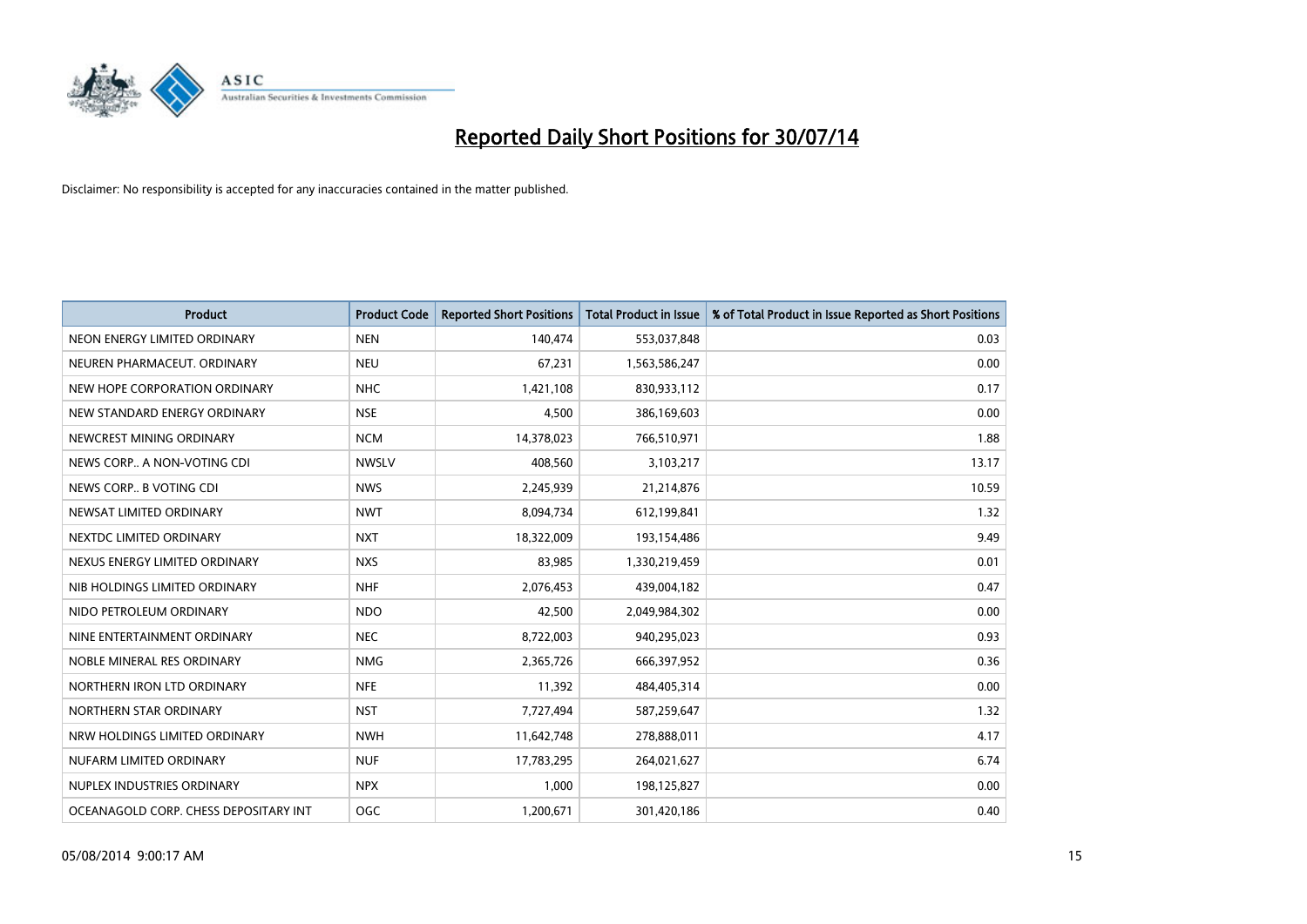

| <b>Product</b>                 | <b>Product Code</b> | <b>Reported Short Positions</b> | <b>Total Product in Issue</b> | % of Total Product in Issue Reported as Short Positions |
|--------------------------------|---------------------|---------------------------------|-------------------------------|---------------------------------------------------------|
| OIL SEARCH LTD ORDINARY        | OSH                 | 7,001,497                       | 1,519,022,225                 | 0.46                                                    |
| OM HOLDINGS LIMITED ORDINARY   | OMH                 | 58,321                          | 733,423,337                   | 0.01                                                    |
| ORICA LIMITED ORDINARY         | ORI                 | 15,498,084                      | 372,743,291                   | 4.16                                                    |
| ORIGIN ENERGY ORDINARY         | <b>ORG</b>          | 7,101,004                       | 1,103,646,907                 | 0.64                                                    |
| OROCOBRE LIMITED ORDINARY      | <b>ORE</b>          | 2,194,226                       | 132,041,911                   | 1.66                                                    |
| ORORA LIMITED ORDINARY         | <b>ORA</b>          | 8,528,402                       | 1,206,684,923                 | 0.71                                                    |
| OROTONGROUP LIMITED ORDINARY   | ORL                 | 227,038                         | 40,880,902                    | 0.56                                                    |
| OZ MINERALS ORDINARY           | OZL                 | 12,955,869                      | 303,470,022                   | 4.27                                                    |
| OZFOREX GROUP LTD ORDINARY     | <b>OFX</b>          | 7,106,153                       | 240,000,000                   | 2.96                                                    |
| <b>PACIFIC BRANDS ORDINARY</b> | <b>PBG</b>          | 19,088,486                      | 917,226,291                   | 2.08                                                    |
| PACT GROUP HLDGS LTD ORDINARY  | PGH                 | 3,846,679                       | 294,097,961                   | 1.31                                                    |
| PALADIN ENERGY LTD ORDINARY    | <b>PDN</b>          | 103,589,022                     | 964,367,284                   | 10.74                                                   |
| PANAUST LIMITED ORDINARY       | <b>PNA</b>          | 1,600,756                       | 635,580,654                   | 0.25                                                    |
| PANORAMIC RESOURCES ORDINARY   | PAN                 | 152,700                         | 322,275,824                   | 0.05                                                    |
| PANTERRA GOLD LTD ORDINARY     | PGI                 | $\mathbf{1}$                    | 822,241,166                   | 0.00                                                    |
| PAPERLINX LIMITED ORDINARY     | <b>PPX</b>          | 44,770                          | 665, 181, 261                 | 0.01                                                    |
| PAPILLON RES LTD ORDINARY      | PIR                 | 11,219,044                      | 352,044,210                   | 3.19                                                    |
| PATTIES FOODS LTD ORDINARY     | PFL                 | 8,001                           | 139,144,338                   | 0.01                                                    |
| PEET LIMITED ORDINARY          | <b>PPC</b>          | 89,898                          | 433,389,348                   | 0.02                                                    |
| PERPETUAL LIMITED ORDINARY     | <b>PPT</b>          | 1,277,880                       | 46,574,426                    | 2.74                                                    |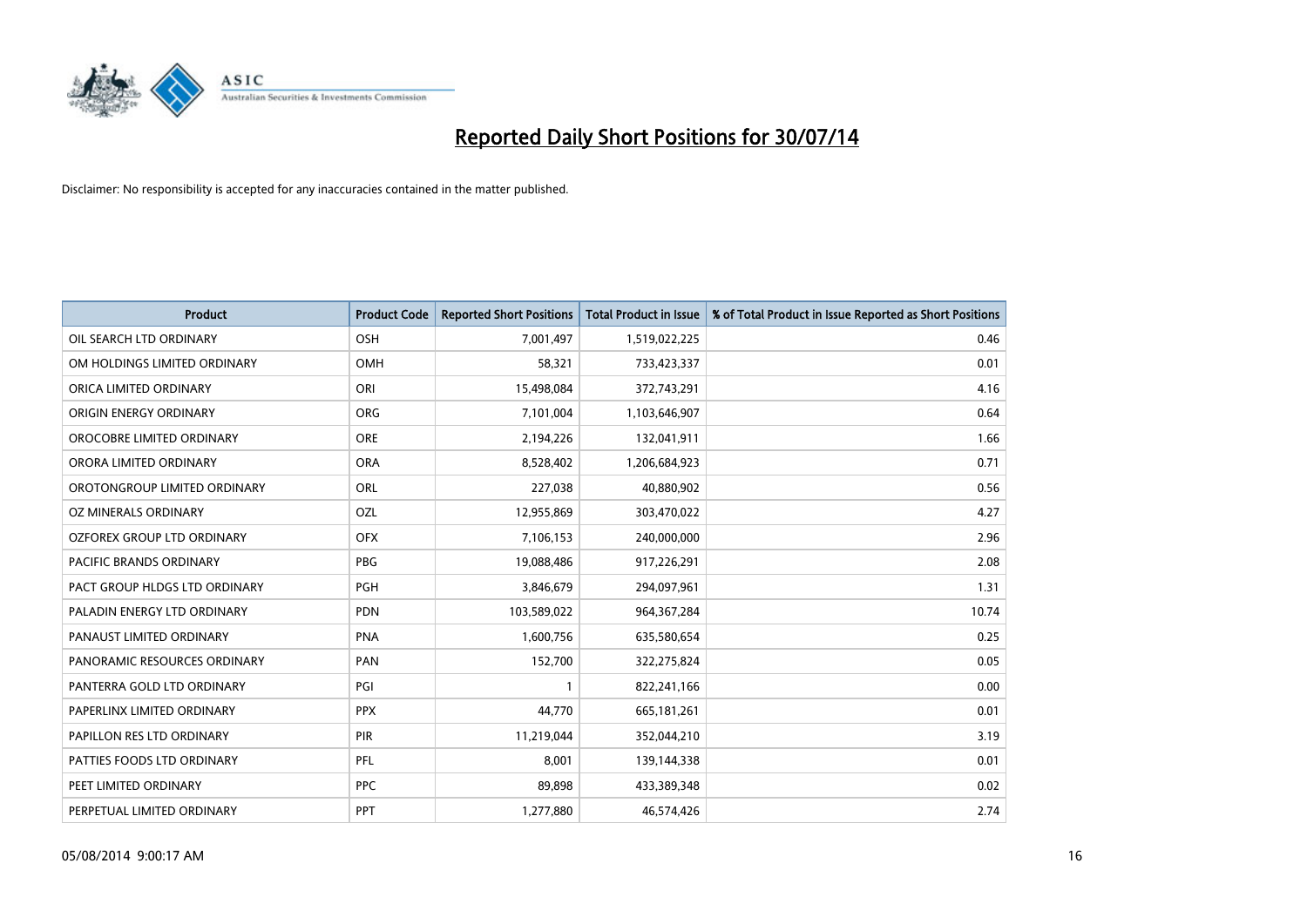

| <b>Product</b>                    | <b>Product Code</b> | <b>Reported Short Positions</b> | <b>Total Product in Issue</b> | % of Total Product in Issue Reported as Short Positions |
|-----------------------------------|---------------------|---------------------------------|-------------------------------|---------------------------------------------------------|
| PERSEUS MINING LTD ORDINARY       | PRU                 | 9,185,322                       | 526,656,401                   | 1.74                                                    |
| PHARMAXIS LTD ORDINARY            | <b>PXS</b>          | 83,330                          | 309,514,849                   | 0.03                                                    |
| PLATINA RESOURCES ORDINARY        | <b>PGM</b>          | 80,461                          | 132,608,167                   | 0.06                                                    |
| PLATINUM ASSET ORDINARY           | <b>PTM</b>          | 1,061,191                       | 580,336,142                   | 0.18                                                    |
| PLATINUM AUSTRALIA ORDINARY       | <b>PLA</b>          | 836,027                         | 504,968,043                   | 0.17                                                    |
| PMP LIMITED ORDINARY              | <b>PMP</b>          | 27,581                          | 323,781,124                   | 0.01                                                    |
| PRANA BIOTECHNOLOGY ORDINARY      | PBT                 | 4,835,133                       | 488,646,960                   | 0.99                                                    |
| PREMIER INVESTMENTS ORDINARY      | <b>PMV</b>          | 672,089                         | 155,714,874                   | 0.43                                                    |
| PRIMA BIOMED LTD ORDINARY         | <b>PRR</b>          | 132,361                         | 1,228,709,341                 | 0.01                                                    |
| PRIMARY HEALTH CARE ORDINARY      | <b>PRY</b>          | 18,887,434                      | 505,659,944                   | 3.74                                                    |
| PRIME MEDIA GRP LTD ORDINARY      | PRT                 | 1,662,683                       | 366,330,303                   | 0.45                                                    |
| PROGRAMMED ORDINARY               | <b>PRG</b>          | 252,966                         | 118,253,992                   | 0.21                                                    |
| <b>QANTAS AIRWAYS ORDINARY</b>    | QAN                 | 76,450,670                      | 2,196,330,250                 | 3.48                                                    |
| OBE INSURANCE GROUP ORDINARY      | <b>OBE</b>          | 13,078,532                      | 1,277,602,695                 | 1.02                                                    |
| ORXPHARMA LTD ORDINARY            | <b>QRX</b>          | 30,000                          | 164,190,969                   | 0.02                                                    |
| <b>QUBE HOLDINGS LTD ORDINARY</b> | <b>QUB</b>          | 20,436,736                      | 1,051,172,929                 | 1.94                                                    |
| RAMELIUS RESOURCES DEFERRED       | <b>RMSNA</b>        | 40                              | 99,512,019                    | 0.00                                                    |
| RAMELIUS RESOURCES ORDINARY       | <b>RMS</b>          | 506,406                         | 398,188,073                   | 0.13                                                    |
| RAMSAY HEALTH CARE ORDINARY       | <b>RHC</b>          | 1,466,973                       | 202,081,252                   | 0.73                                                    |
| <b>RCR TOMLINSON ORDINARY</b>     | <b>RCR</b>          | 578,843                         | 136,989,238                   | 0.42                                                    |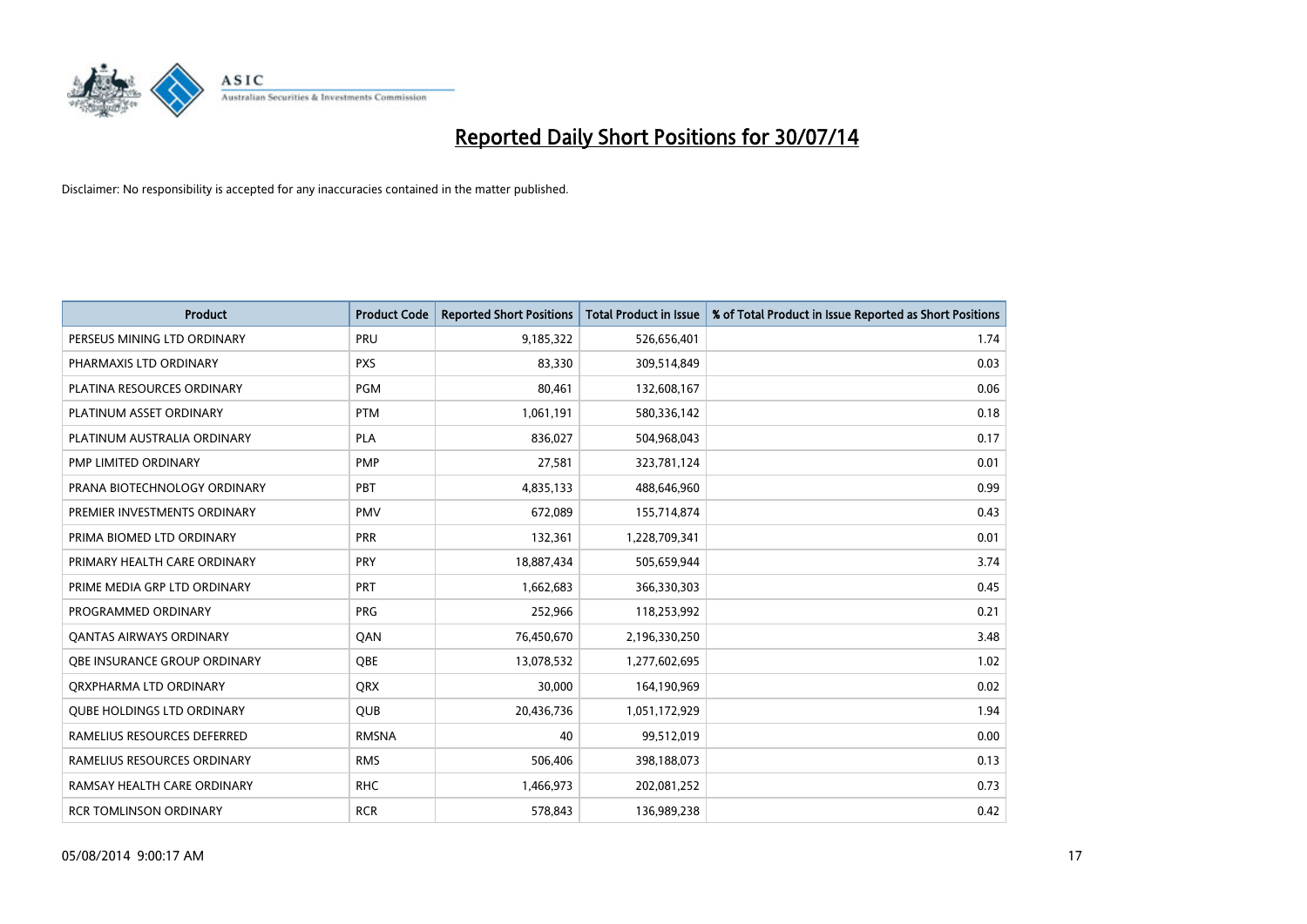

| <b>Product</b>                   | <b>Product Code</b> | <b>Reported Short Positions</b> | <b>Total Product in Issue</b> | % of Total Product in Issue Reported as Short Positions |
|----------------------------------|---------------------|---------------------------------|-------------------------------|---------------------------------------------------------|
| <b>REA GROUP ORDINARY</b>        | <b>REA</b>          | 1,639,072                       | 131,714,699                   | 1.24                                                    |
| RECALL HOLDINGS LTD ORDINARY     | <b>REC</b>          | 6,473,278                       | 312,903,583                   | 2.07                                                    |
| <b>RECKON LIMITED ORDINARY</b>   | <b>RKN</b>          | 1,272,313                       | 112,084,762                   | 1.14                                                    |
| <b>RED 5 LIMITED ORDINARY</b>    | <b>RED</b>          | 174,740                         | 759,451,008                   | 0.02                                                    |
| <b>RED FORK ENERGY ORDINARY</b>  | <b>RFE</b>          | 686,816                         | 501,051,719                   | 0.14                                                    |
| REDBANK ENERGY LTD ORDINARY      | <b>AEJ</b>          | 13                              | 786,287                       | 0.00                                                    |
| REED RESOURCES LTD ORDINARY      | <b>RDR</b>          | 2,000                           | 523,453,895                   | 0.00                                                    |
| REGIS RESOURCES ORDINARY         | <b>RRL</b>          | 38,770,353                      | 499,744,095                   | 7.76                                                    |
| RESMED INC CDI 10:1              | <b>RMD</b>          | 40,343,094                      | 1,402,915,440                 | 2.88                                                    |
| <b>RESOLUTE MINING ORDINARY</b>  | <b>RSG</b>          | 4,756,946                       | 641,189,223                   | 0.74                                                    |
| RESOURCE GENERATION ORDINARY     | <b>RES</b>          | 1,220                           | 581,380,338                   | 0.00                                                    |
| RETAIL FOOD GROUP ORDINARY       | <b>RFG</b>          | 6,822,792                       | 144,878,508                   | 4.71                                                    |
| REX MINERALS LIMITED ORDINARY    | <b>RXM</b>          | 609,661                         | 220,519,784                   | 0.28                                                    |
| RIO TINTO LIMITED ORDINARY       | <b>RIO</b>          | 3,917,509                       | 435,758,720                   | 0.90                                                    |
| <b>ROBUST RESOURCES ORDINARY</b> | <b>ROL</b>          | 1                               | 195,369,627                   | 0.00                                                    |
| ROC OIL COMPANY ORDINARY         | <b>ROC</b>          | 2,737,836                       | 687,618,400                   | 0.40                                                    |
| ROYAL WOLF HOLDINGS ORDINARY     | <b>RWH</b>          | 212,563                         | 100,387,052                   | 0.21                                                    |
| RURALCO HOLDINGS ORDINARY        | <b>RHL</b>          | 3,658                           | 77,291,069                    | 0.00                                                    |
| SAI GLOBAL LIMITED ORDINARY      | SAI                 | 281,772                         | 210,918,332                   | 0.13                                                    |
| SALMAT LIMITED ORDINARY          | <b>SLM</b>          | 54                              | 159,812,799                   | 0.00                                                    |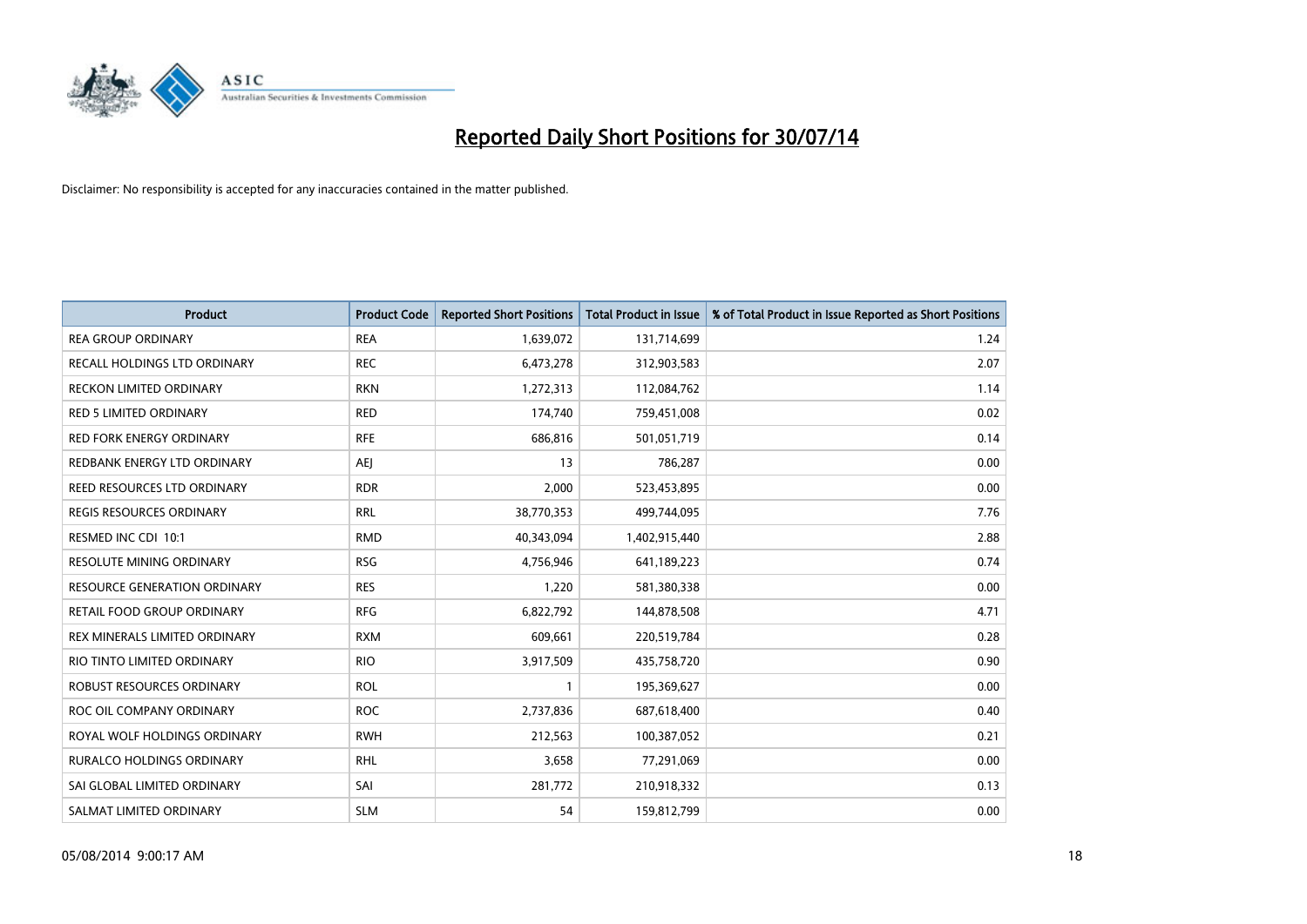

| <b>Product</b>                        | <b>Product Code</b> | <b>Reported Short Positions</b> | <b>Total Product in Issue</b> | % of Total Product in Issue Reported as Short Positions |
|---------------------------------------|---------------------|---------------------------------|-------------------------------|---------------------------------------------------------|
| SAMSON OIL & GAS LTD ORDINARY         | SSN                 | 20,376,960                      | 2,837,756,933                 | 0.72                                                    |
| SANDFIRE RESOURCES ORDINARY           | <b>SFR</b>          | 1,810,850                       | 155,640,968                   | 1.16                                                    |
| SANTOS LTD ORDINARY                   | <b>STO</b>          | 4,637,126                       | 976,661,255                   | 0.47                                                    |
| SARACEN MINERAL ORDINARY              | <b>SAR</b>          | 1,695,481                       | 792,784,738                   | 0.21                                                    |
| SCA PROPERTY GROUP STAPLED SECURITIES | <b>SCP</b>          | 31,483,169                      | 648,628,320                   | 4.85                                                    |
| <b>SCENTRE GRP STAPLED</b>            | SCG                 | 18,900,265                      | 5,324,296,678                 | 0.35                                                    |
| SEDGMAN LIMITED ORDINARY              | <b>SDM</b>          | 1,613,878                       | 227,059,277                   | 0.71                                                    |
| SEEK LIMITED ORDINARY                 | <b>SEK</b>          | 11,175,112                      | 340,459,756                   | 3.28                                                    |
| SELECT HARVESTS ORDINARY              | SHV                 | 346,881                         | 57,999,427                    | 0.60                                                    |
| SENEX ENERGY LIMITED ORDINARY         | <b>SXY</b>          | 5,523,197                       | 1,148,128,941                 | 0.48                                                    |
| SERVCORP LIMITED ORDINARY             | SRV                 | 3,524                           | 98,432,275                    | 0.00                                                    |
| SERVICE STREAM ORDINARY               | SSM                 | 30                              | 386,389,873                   | 0.00                                                    |
| SEVEN GROUP HOLDINGS ORDINARY         | <b>SVW</b>          | 322,782                         | 302,691,886                   | 0.11                                                    |
| SEVEN WEST MEDIA LTD ORDINARY         | <b>SWM</b>          | 6,695,802                       | 999,160,872                   | 0.67                                                    |
| SFG AUSTRALIA LTD ORDINARY            | <b>SFW</b>          | 6,268                           | 734,874,200                   | 0.00                                                    |
| SHINE CORPORATE ORDINARY              | <b>SHI</b>          | 1,568                           | 172,400,081                   | 0.00                                                    |
| SIGMA PHARMACEUTICAL ORDINARY         | <b>SIP</b>          | 19,599,270                      | 1,108,086,575                 | 1.77                                                    |
| SILEX SYSTEMS ORDINARY                | <b>SLX</b>          | 3,876,377                       | 170,440,771                   | 2.27                                                    |
| SILVER CHEF LIMITED ORDINARY          | SIV                 | 81,107                          | 29,469,492                    | 0.28                                                    |
| SILVER LAKE RESOURCE ORDINARY         | <b>SLR</b>          | 17,967,082                      | 503,233,971                   | 3.57                                                    |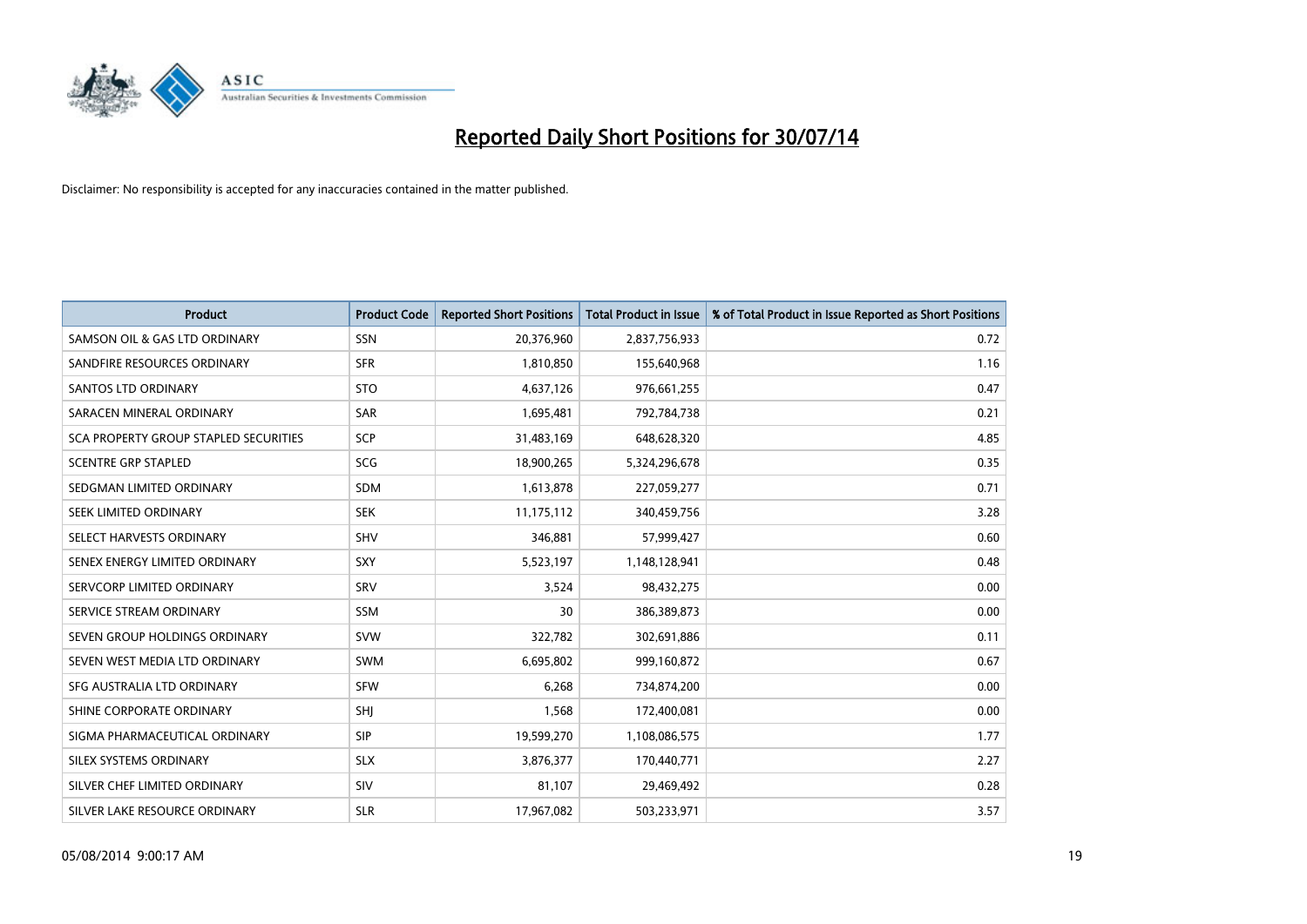

| <b>Product</b>                           | <b>Product Code</b> | <b>Reported Short Positions</b> | <b>Total Product in Issue</b> | % of Total Product in Issue Reported as Short Positions |
|------------------------------------------|---------------------|---------------------------------|-------------------------------|---------------------------------------------------------|
| SIMS METAL MGMT LTD ORDINARY             | SGM                 | 10,385,502                      | 204,604,433                   | 5.08                                                    |
| SINGAPORE TELECOMM. CHESS DEPOSITARY INT | <b>SGT</b>          | 7,586,410                       | 116,807,316                   | 6.49                                                    |
| SINO GAS ENERGY ORDINARY                 | <b>SEH</b>          | 4,794,872                       | 1,541,422,358                 | 0.31                                                    |
| SIRIUS RESOURCES NL ORDINARY             | <b>SIR</b>          | 11,725,651                      | 262,394,586                   | 4.47                                                    |
| SIRTEX MEDICAL ORDINARY                  | <b>SRX</b>          | 62,550                          | 56,494,365                    | 0.11                                                    |
| SKILLED GROUP LTD ORDINARY               | <b>SKE</b>          | 4,329,615                       | 235,254,496                   | 1.84                                                    |
| SKY NETWORK ORDINARY                     | <b>SKT</b>          | 160,819                         | 389,139,785                   | 0.04                                                    |
| SKYCITY ENT GRP LTD ORDINARY             | <b>SKC</b>          | 7,197,977                       | 582,088,094                   | 1.24                                                    |
| <b>SLATER &amp; GORDON ORDINARY</b>      | SGH                 | 5,901,739                       | 204,338,625                   | 2.89                                                    |
| SMS MANAGEMENT, ORDINARY                 | <b>SMX</b>          | 3,097,569                       | 69,394,537                    | 4.46                                                    |
| SONIC HEALTHCARE ORDINARY                | SHL                 | 3,172,760                       | 400,811,556                   | 0.79                                                    |
| SOUL PATTINSON (W.H) ORDINARY            | SOL                 | 2,136                           | 239,395,320                   | 0.00                                                    |
| SP AUSNET STAPLED SECURITIES             | <b>SPN</b>          | 36,997,968                      | 3,425,244,162                 | 1.08                                                    |
| SPARK INFRASTRUCTURE STAPLED US PROHIBT. | SKI                 | 21,074,241                      | 1,466,360,128                 | 1.44                                                    |
| SPDR 200 FUND ETF UNITS                  | <b>STW</b>          | 8,025                           | 46,146,865                    | 0.02                                                    |
| SPOTLESS GRP HLD LTD ORDINARY            | <b>SPO</b>          | 14,981,139                      | 1,098,290,178                 | 1.36                                                    |
| ST BARBARA LIMITED ORDINARY              | SBM                 | 13,156,315                      | 488,074,077                   | 2.70                                                    |
| STARPHARMA HOLDINGS ORDINARY             | <b>SPL</b>          | 14,547,134                      | 285,109,680                   | 5.10                                                    |
| STEADFAST GROUP LTD ORDINARY             | <b>SDF</b>          | 4,240,034                       | 501,638,307                   | 0.85                                                    |
| STH CRS ELECT ENGNR ORDINARY             | <b>SXE</b>          | 13,433                          | 161,523,130                   | 0.01                                                    |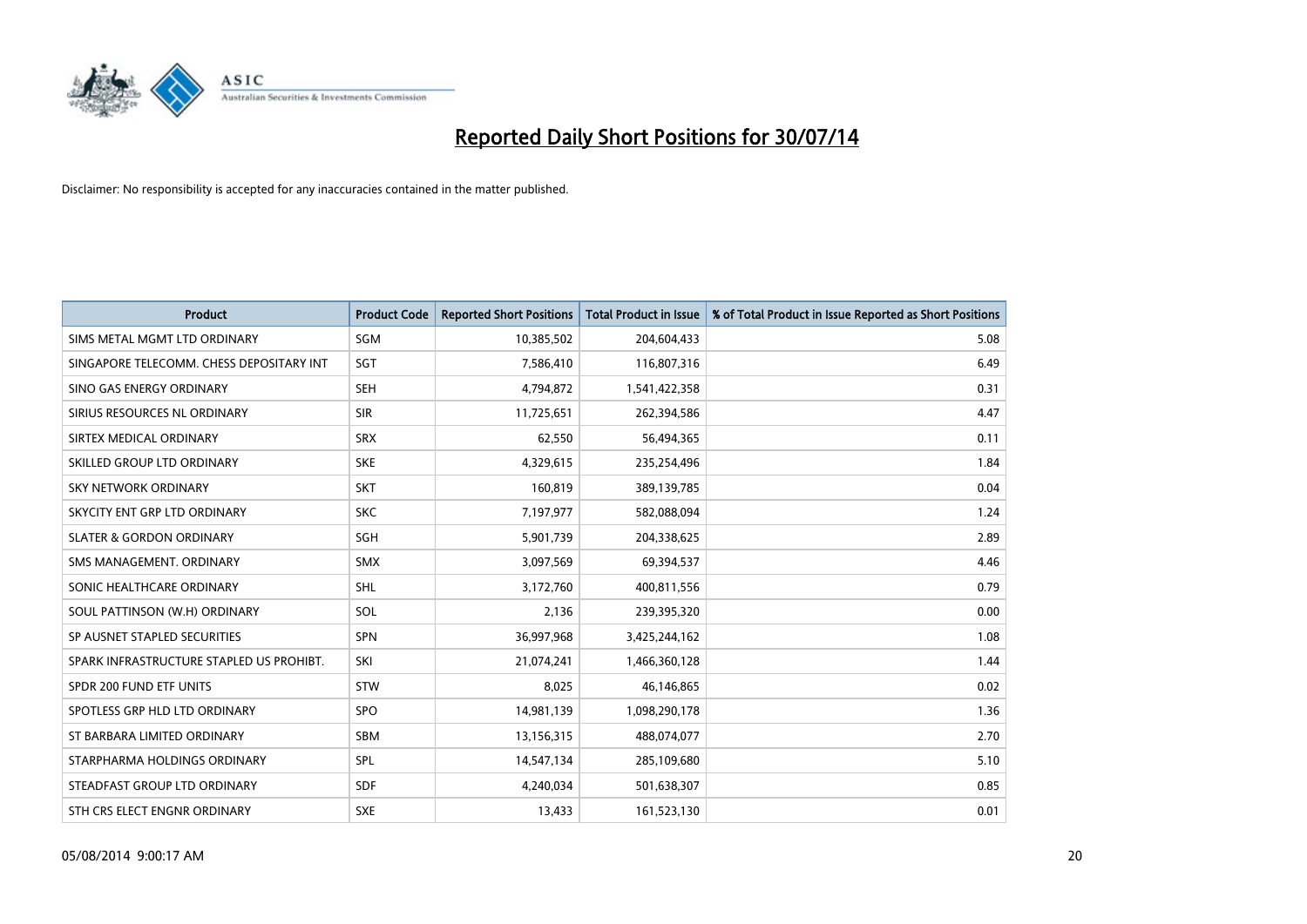

| <b>Product</b>                       | <b>Product Code</b> | <b>Reported Short Positions</b> | <b>Total Product in Issue</b> | % of Total Product in Issue Reported as Short Positions |
|--------------------------------------|---------------------|---------------------------------|-------------------------------|---------------------------------------------------------|
| STHN CROSS MEDIA ORDINARY            | <b>SXL</b>          | 31,172,178                      | 705,246,986                   | 4.42                                                    |
| STOCKLAND UNITS/ORD STAPLED          | SGP                 | 14,717,656                      | 2,326,978,560                 | 0.63                                                    |
| STRAITS RES LTD. ORDINARY            | SRO                 | 28,747                          | 1,217,730,293                 | 0.00                                                    |
| STRIKE ENERGY LTD ORDINARY           | <b>STX</b>          | 4,000                           | 833,330,946                   | 0.00                                                    |
| STW COMMUNICATIONS ORDINARY          | SGN                 | 1,883,057                       | 403,828,512                   | 0.47                                                    |
| SUNCORP GROUP LTD ORDINARY           | <b>SUN</b>          | 11,687,233                      | 1,286,600,980                 | 0.91                                                    |
| SUNDANCE ENERGY ORDINARY             | <b>SEA</b>          | 8,389,372                       | 548,714,663                   | 1.53                                                    |
| SUNDANCE RESOURCES ORDINARY          | <b>SDL</b>          | 78,515,680                      | 3,082,028,456                 | 2.55                                                    |
| SUNLAND GROUP LTD ORDINARY           | <b>SDG</b>          | 162,829                         | 181,710,087                   | 0.09                                                    |
| SUPER RET REP LTD ORDINARY           | <b>SUL</b>          | 6,621,715                       | 196,731,620                   | 3.37                                                    |
| SYD AIRPORT STAPLED US PROHIBIT.     | <b>SYD</b>          | 16,196,065                      | 2,216,216,041                 | 0.73                                                    |
| SYRAH RESOURCES ORDINARY             | <b>SYR</b>          | 5,052,107                       | 163,005,614                   | 3.10                                                    |
| <b>TABCORP HOLDINGS LTD ORDINARY</b> | <b>TAH</b>          | 17,124,986                      | 762,954,019                   | 2.24                                                    |
| TAP OIL LIMITED ORDINARY             | <b>TAP</b>          | 8,184                           | 243,150,627                   | 0.00                                                    |
| TASSAL GROUP LIMITED ORDINARY        | <b>TGR</b>          | 530,276                         | 146,507,029                   | 0.36                                                    |
| <b>TATTS GROUP LTD ORDINARY</b>      | <b>TTS</b>          | 20,126,074                      | 1,434,545,797                 | 1.40                                                    |
| <b>TECHNOLOGY ONE ORDINARY</b>       | <b>TNE</b>          | 84,409                          | 308,796,455                   | 0.03                                                    |
| TELECOM CORPORATION ORDINARY         | <b>TEL</b>          | 8,064,364                       | 1,828,530,844                 | 0.44                                                    |
| TELSTRA CORPORATION, ORDINARY        | <b>TLS</b>          | 45,121,623                      | 12,443,074,357                | 0.36                                                    |
| TEN NETWORK HOLDINGS ORDINARY        | <b>TEN</b>          | 148,301,563                     | 2,630,984,596                 | 5.64                                                    |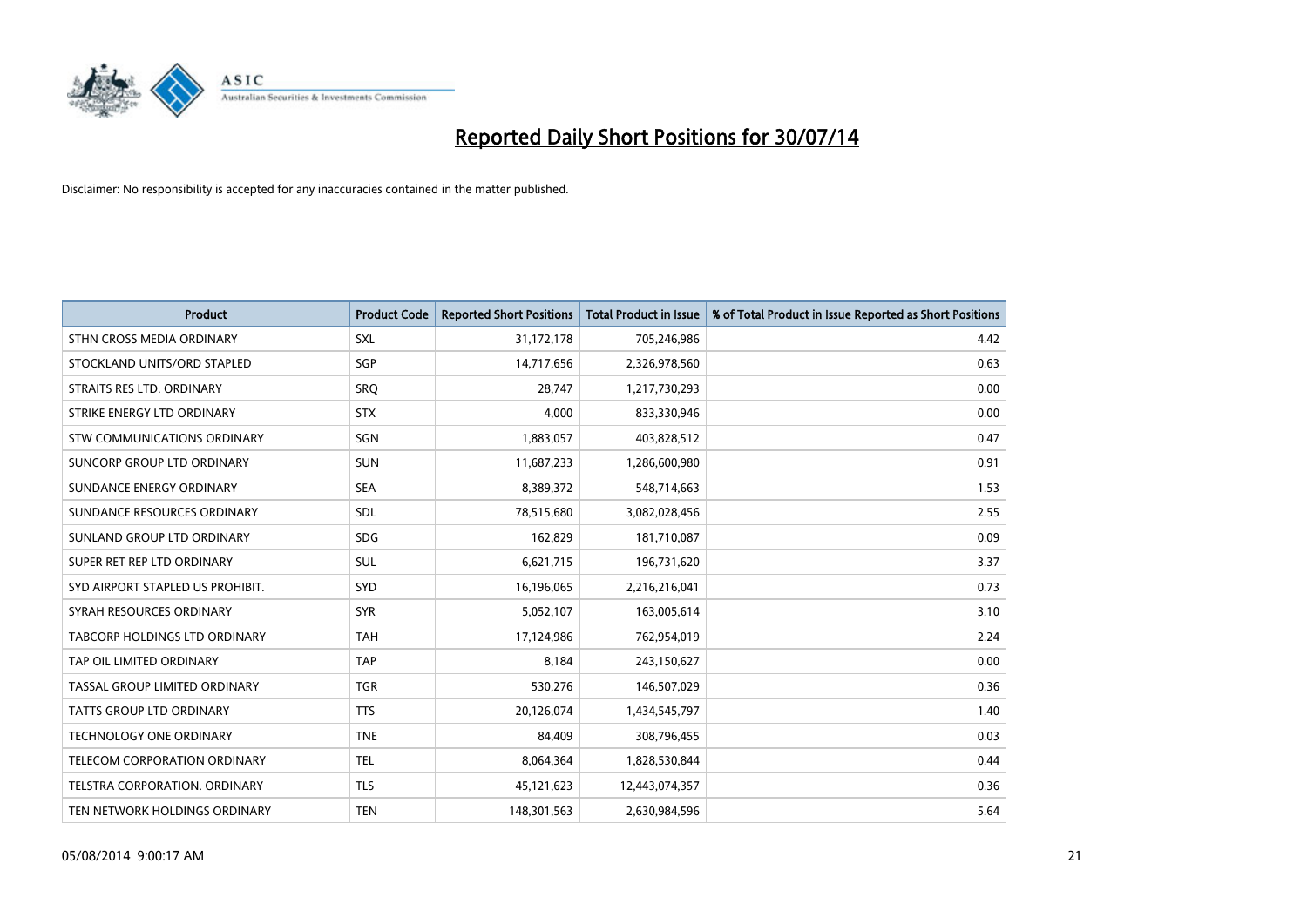

| <b>Product</b>                       | <b>Product Code</b> | <b>Reported Short Positions</b> | <b>Total Product in Issue</b> | % of Total Product in Issue Reported as Short Positions |
|--------------------------------------|---------------------|---------------------------------|-------------------------------|---------------------------------------------------------|
| TERANGA GOLD CORP CDI 1:1            | <b>TGZ</b>          | 2,046                           | 82,371,687                    | 0.00                                                    |
| TFS CORPORATION LTD ORDINARY         | <b>TFC</b>          | 2,315,987                       | 324,157,408                   | 0.71                                                    |
| THE PAS GROUP LTD ORDINARY           | <b>PGR</b>          | 609,390                         | 136,690,860                   | 0.45                                                    |
| THE REJECT SHOP ORDINARY             | <b>TRS</b>          | 3,234,833                       | 28,844,648                    | 11.21                                                   |
| THORN GROUP LIMITED ORDINARY         | <b>TGA</b>          | 42,948                          | 150,634,985                   | 0.03                                                    |
| TIGER RESOURCES ORDINARY             | <b>TGS</b>          | 2,026,324                       | 898,784,227                   | 0.23                                                    |
| TITAN ENERGY SERVICE ORDINARY        | <b>TTN</b>          | 20,000                          | 50,585,915                    | 0.04                                                    |
| TOLL HOLDINGS LTD ORDINARY           | <b>TOL</b>          | 28,002,139                      | 717,133,875                   | 3.90                                                    |
| <b>TOX FREE SOLUTIONS ORDINARY</b>   | <b>TOX</b>          | 3,465,324                       | 133,752,359                   | 2.59                                                    |
| TPG TELECOM LIMITED ORDINARY         | <b>TPM</b>          | 10,531,871                      | 793,808,141                   | 1.33                                                    |
| TRADE ME GROUP ORDINARY              | <b>TME</b>          | 2,831,541                       | 396,584,956                   | 0.71                                                    |
| <b>TRANSFIELD SERVICES ORDINARY</b>  | <b>TSE</b>          | 26,484,137                      | 512,457,716                   | 5.17                                                    |
| TRANSPACIFIC INDUST, ORDINARY        | <b>TPI</b>          | 2,085,746                       | 1,579,472,080                 | 0.13                                                    |
| TRANSURBAN GROUP TRIPLE STAPLED SEC. | <b>TCL</b>          | 22,977,788                      | 1,896,384,069                 | 1.21                                                    |
| <b>TREASURY GROUP ORDINARY</b>       | <b>TRG</b>          | 33,773                          | 23,070,755                    | 0.15                                                    |
| TREASURY WINE ESTATE ORDINARY        | <b>TWE</b>          | 23,823,100                      | 649,427,560                   | 3.67                                                    |
| TRITON MIN LTD ORDINARY              | <b>TON</b>          | 228,413                         | 289,861,526                   | 0.08                                                    |
| TROY RESOURCES LTD ORDINARY          | <b>TRY</b>          | 2,224,052                       | 195,034,997                   | 1.14                                                    |
| UGL LIMITED ORDINARY                 | UGL                 | 18,645,121                      | 166,511,240                   | 11.20                                                   |
| UNILIFE CORPORATION CDI 6:1          | <b>UNS</b>          | 120,000                         | 268,394,868                   | 0.04                                                    |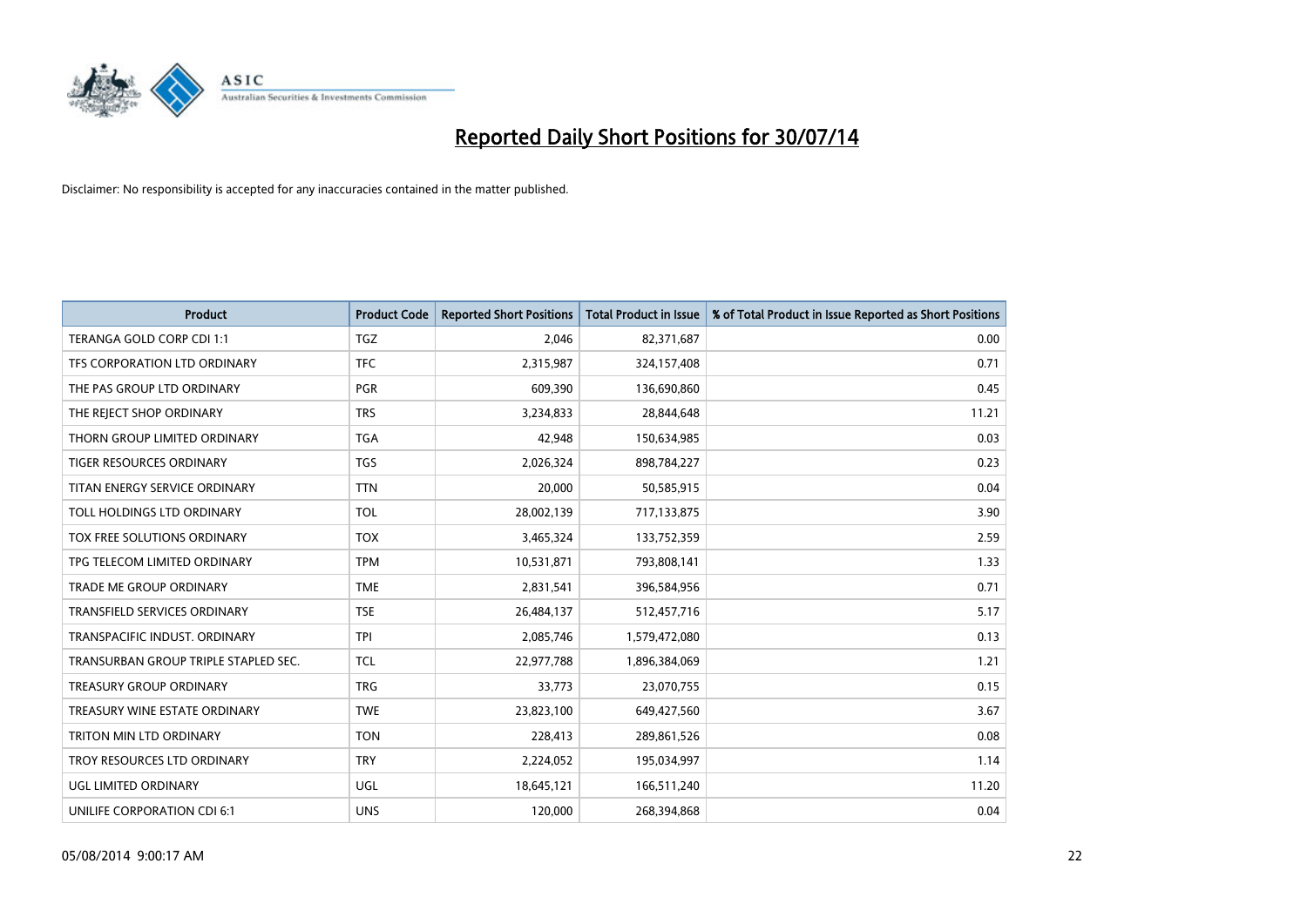

| <b>Product</b>                           | <b>Product Code</b> | <b>Reported Short Positions</b> | <b>Total Product in Issue</b> | % of Total Product in Issue Reported as Short Positions |
|------------------------------------------|---------------------|---------------------------------|-------------------------------|---------------------------------------------------------|
| <b>UXC LIMITED ORDINARY</b>              | <b>UXC</b>          | 3,141,562                       | 322,477,434                   | 0.97                                                    |
| <b>VEDA GROUP LTD ORDINARY</b>           | <b>VED</b>          | 16,668,637                      | 842,055,406                   | 1.98                                                    |
| <b>VILLAGE ROADSHOW LTD ORDINARY</b>     | <b>VRL</b>          | 1,185,877                       | 159,504,142                   | 0.74                                                    |
| <b>VIRGIN AUS HLDG LTD ORDINARY</b>      | <b>VAH</b>          | 60,440,910                      | 3,514,825,734                 | 1.72                                                    |
| <b>VIRTUS HEALTH LTD ORDINARY</b>        | <b>VRT</b>          | 4,750,571                       | 79,722,678                    | 5.96                                                    |
| <b>VOCATION LTD ORDINARY</b>             | <b>VET</b>          | 12,502,475                      | 202,899,894                   | 6.16                                                    |
| <b>VOCUS COMMS LTD ORDINARY</b>          | <b>VOC</b>          | 262,273                         | 94,609,834                    | 0.28                                                    |
| WARRNAMBOOL CHEESE ORDINARY              | <b>WCB</b>          | 5,026                           | 56,098,797                    | 0.01                                                    |
| WATPAC LIMITED ORDINARY                  | <b>WTP</b>          | 2,615                           | 186,489,922                   | 0.00                                                    |
| WEBJET LIMITED ORDINARY                  | <b>WEB</b>          | 1,299,098                       | 79,397,959                    | 1.64                                                    |
| WESFARMERS LIMITED ORDINARY              | <b>WES</b>          | 6,664,523                       | 1,143,274,951                 | 0.58                                                    |
| <b>WESTERN AREAS LTD ORDINARY</b>        | <b>WSA</b>          | 15,294,515                      | 232,310,014                   | 6.58                                                    |
| WESTERN DESERT RES. ORDINARY             | <b>WDR</b>          | 6,183,309                       | 620,049,919                   | 1.00                                                    |
| WESTERN DESERT RES. RIGHTS 31-MAR-14     | <b>WDRR</b>         | 17,835                          | 120,009,662                   | 0.01                                                    |
| <b>WESTFIELD CORP STAPLED</b>            | <b>WFD</b>          | 3,826,546                       | 2,078,089,686                 | 0.18                                                    |
| WESTFIELD GROUP ORD/UNIT STAPLED SEC     | <b>WDC</b>          | 1,688,097                       | 2,078,089,686                 | 0.08                                                    |
| <b>WESTFIELD RETAIL TST UNIT STAPLED</b> | <b>WRT</b>          | 74,483                          | 2,979,214,029                 | 0.00                                                    |
| <b>WESTPAC BANKING CORP ORDINARY</b>     | <b>WBC</b>          | 22,746,106                      | 3,109,048,309                 | 0.73                                                    |
| WHITE ENERGY COMPANY ORDINARY            | <b>WEC</b>          | 31,950                          | 328,374,494                   | 0.01                                                    |
| WHITEHAVEN COAL ORDINARY                 | <b>WHC</b>          | 81,013,300                      | 1,025,760,027                 | 7.90                                                    |